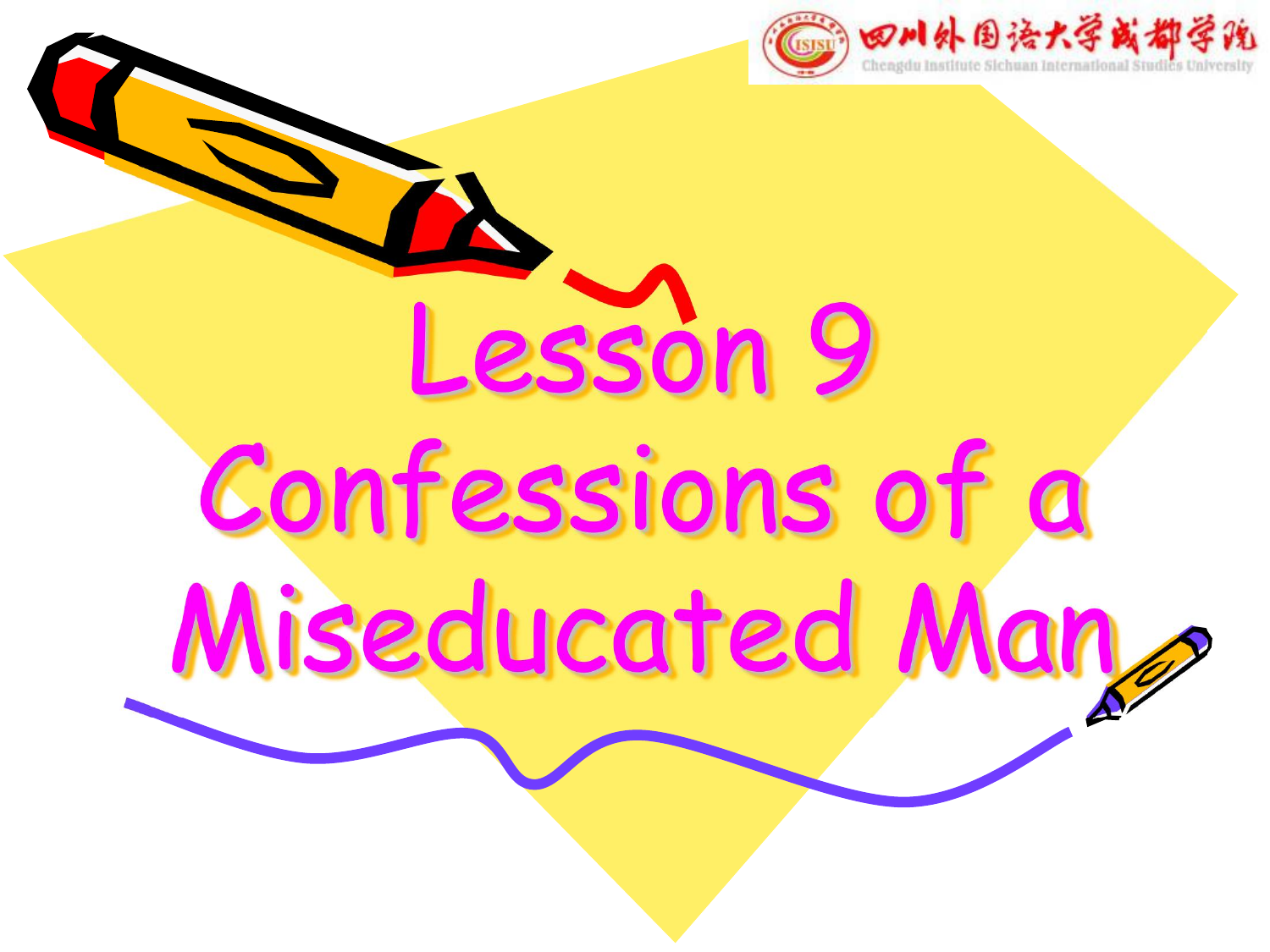

#### **General Comprehension**

Ü **Answer the following questions with the information from the text.**

Ø**"These notes are in nature of a confession. It is the confession of a miseducated man." What is a confession? Are there any differences between a miseducated man and an uneducated man?**

**Confession means statements of one ' s past misconception or wrong thinking. An uneducated person has received no formal education from school while a miseducated person has received formal education but is educated inthe wrong way.**

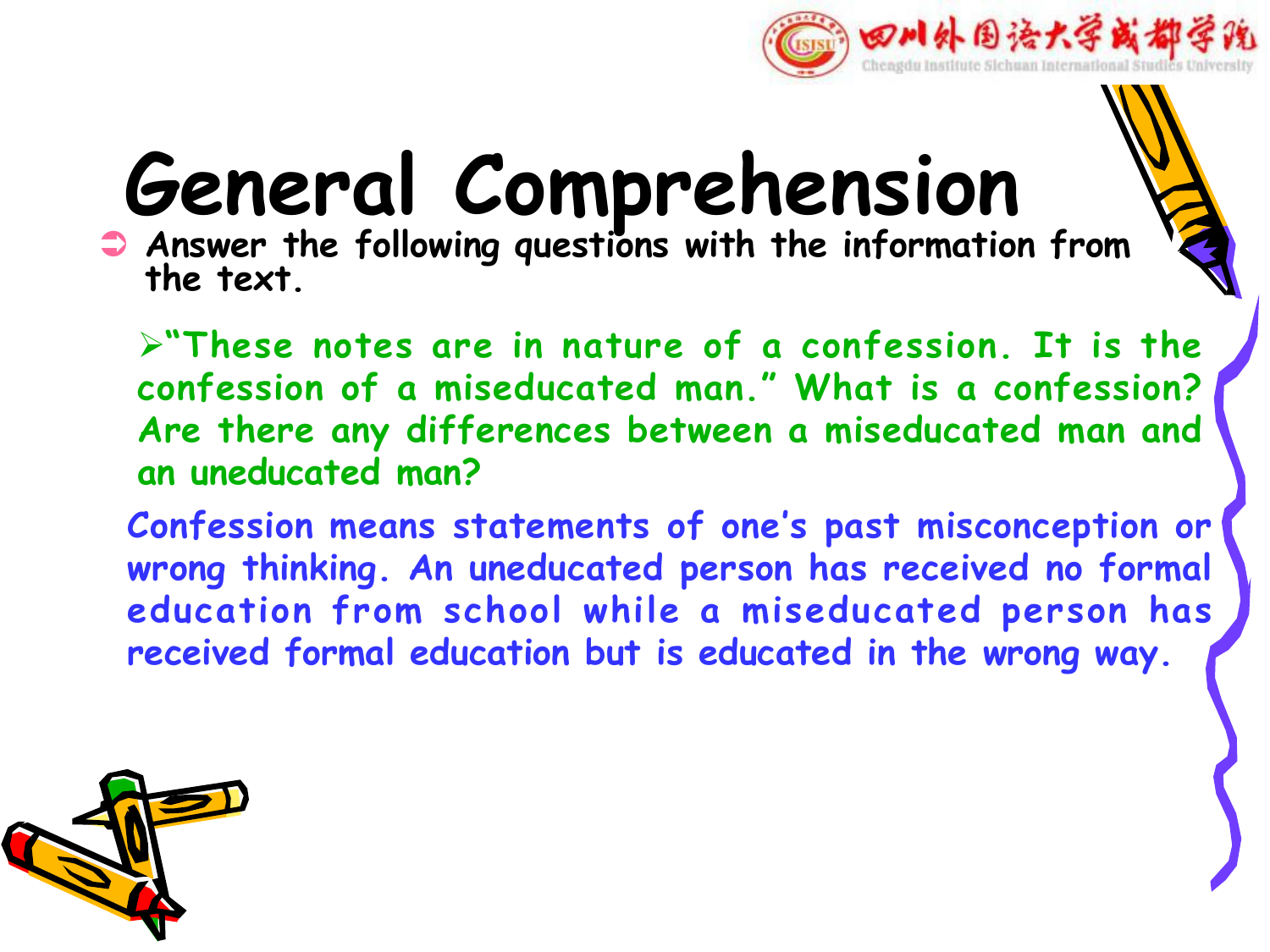

Ü **Paraphrase the following sentences with a special focus on the italicized parts.**

Ø**These notes are in nature of a confession. It is the confession of <sup>a</sup> miseducated man.**

**These lines I have written down here are similar to a confession, the statements from a person who was educated in a wrong way.**

Ø**I have become most aware of my lack of a proper education whenever I have had the chance to put it to the test.**

**Whenever I have had the chance to find out how good my education was, I have always been disappointed to realize that I was extremely short of a proper education.**

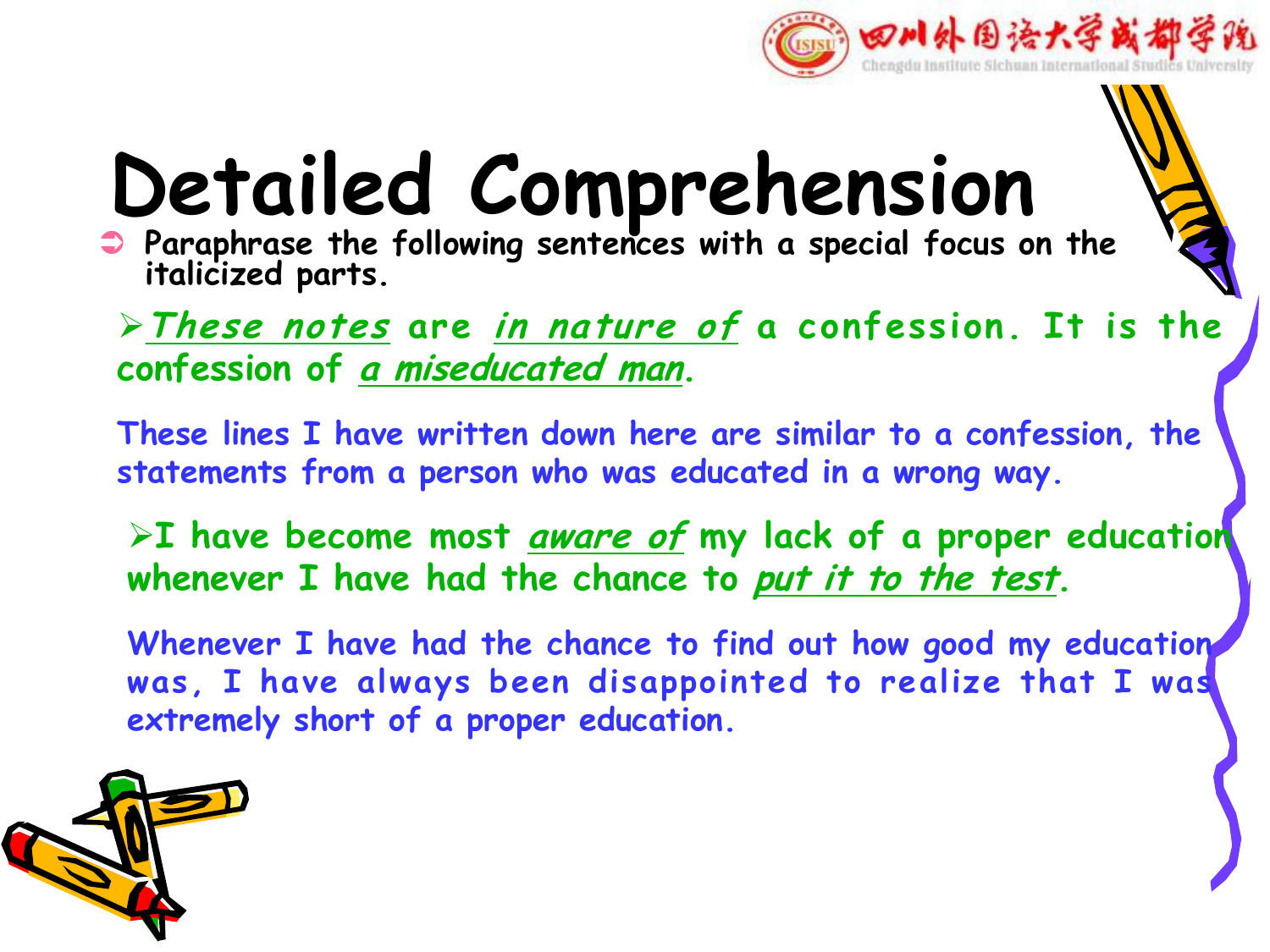

Ü **Paraphrase the following sentences with a special focus on the italicized parts.**

Ø**The test is a simple one: am <sup>I</sup> prepared to live and comprehend a world in which there are 3 billion people? Not the world as it was in 1850 or 1900, for which my education might have been adequate, but the world today.**

**I guess that my education would have been enough if the world had been in 1850 or 1900 . Now there are 3 billion people in the world today and it develops in the fast pace. With my present education, am I able and willing to live and catch up with the changing world?**

Ø**And the best place to apply that test is outside the country – especially Asia and Africa?**

**And the best place to carry out that test is to go and live in a foreign country, especially Asia and Africa.**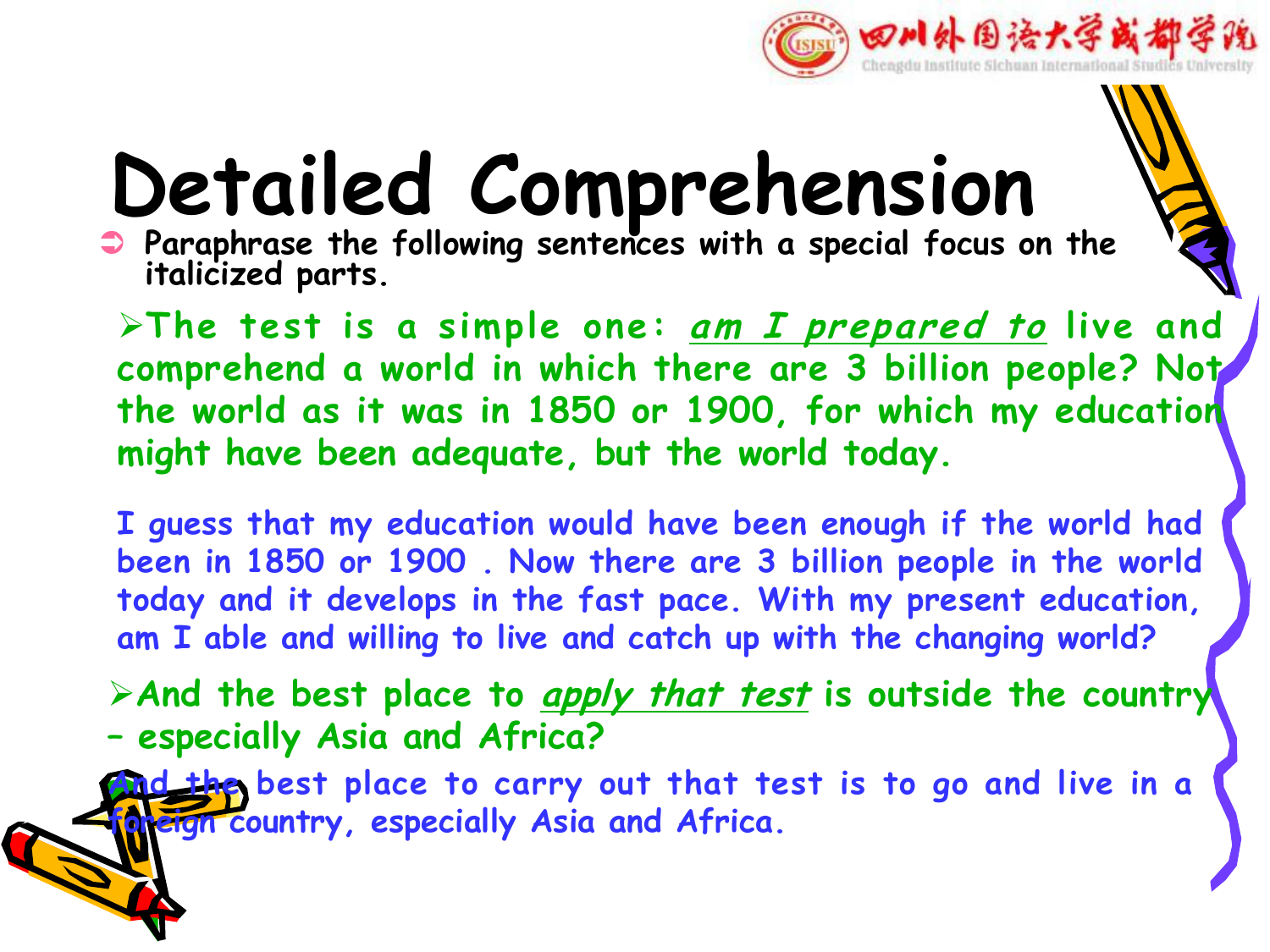

- Ü **Paraphrase the following sentences with a special focus on the italicized parts.**
	- Ø**Not that my education was a complete failure.**
- **It was not that my education was a complete failure. I did not mean that my education was completely useless.**

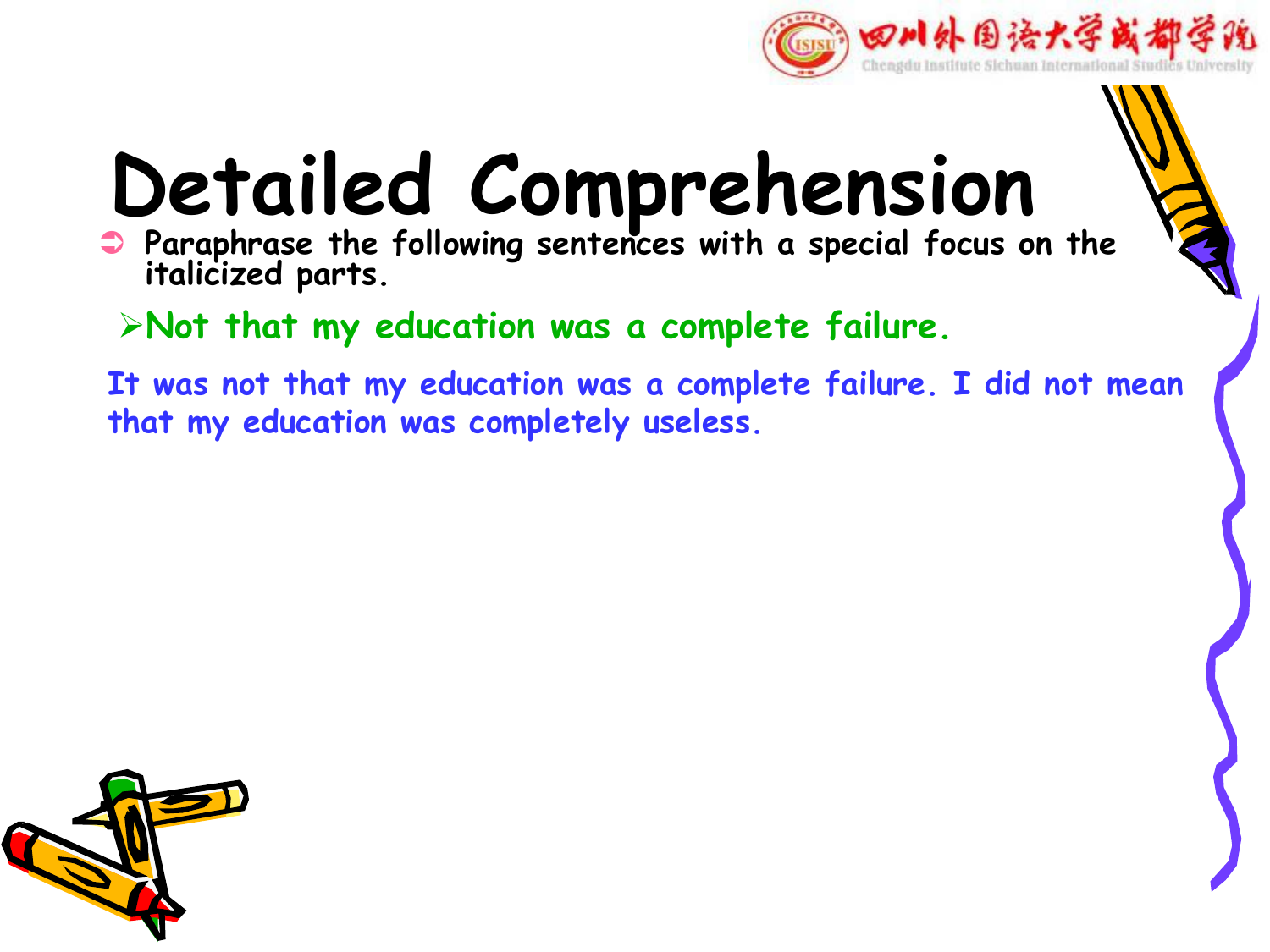

#### **General Comprehension**

Ü **Answer the following questions with the information from the text.**

Ø**"It prepared me very well for a bird' s-eye view of the world." (paragraph 3) What does a bird' s –eye view of the world tell people?**

**A bird' s-eye view of the world refers to a very general view of the world, a view that lacks depth and subtlety. Such view of the world can only give you a general and superficial impression of the world.**

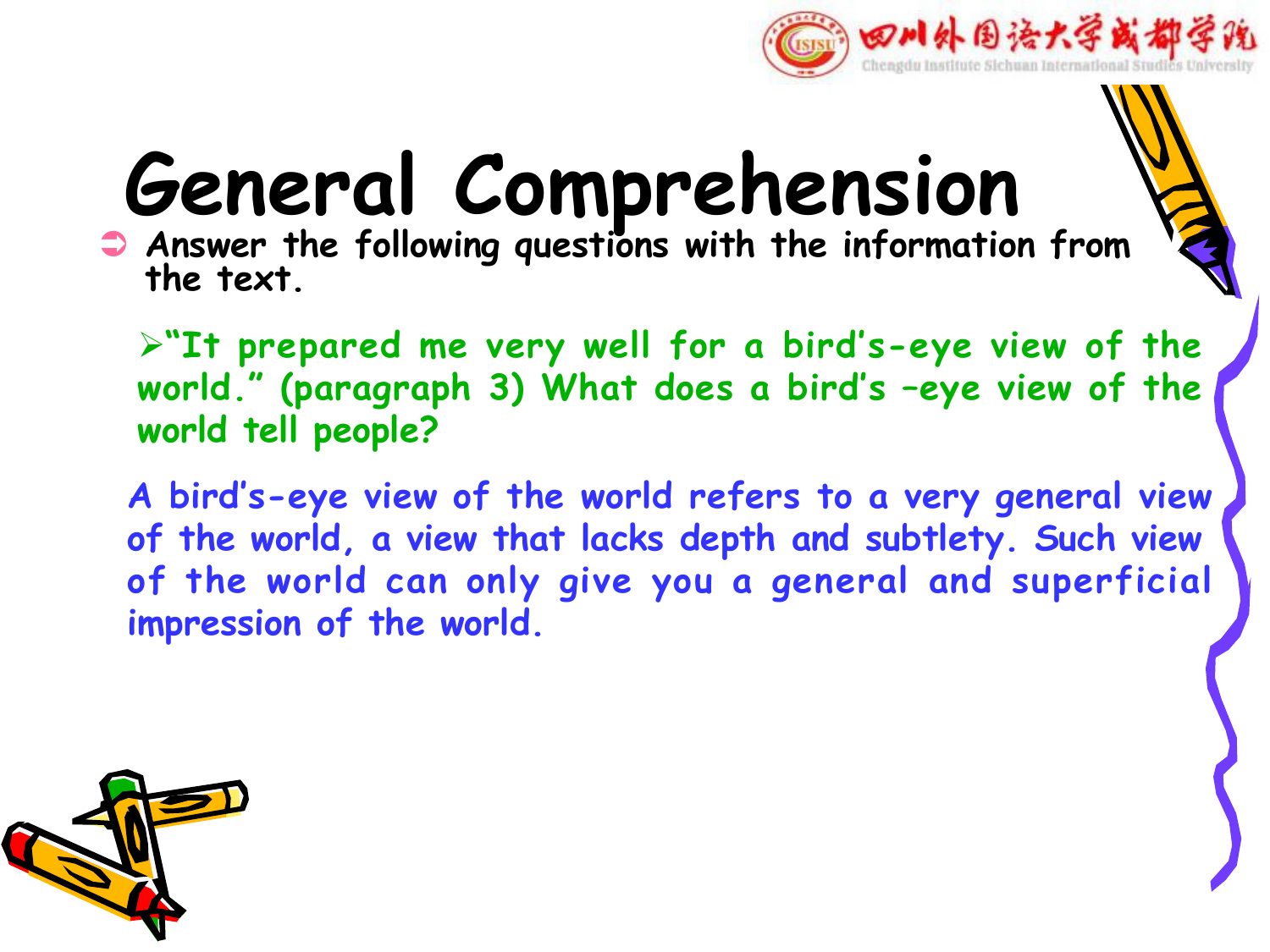

Ü **Paraphrase the following sentences with a special focus on the italicized parts.**

Ø**Geography had instructed me in differences of terrain, resources, and productivity.**

**Geography had taught me about differences in the type of land (plains, hills, deserts, etc.); the kind of resources (such as land resources, mineral resources, fish resources, etc); and in the level of economic development (whether it is developed or underdeveloped; industrialized or agricultural).**

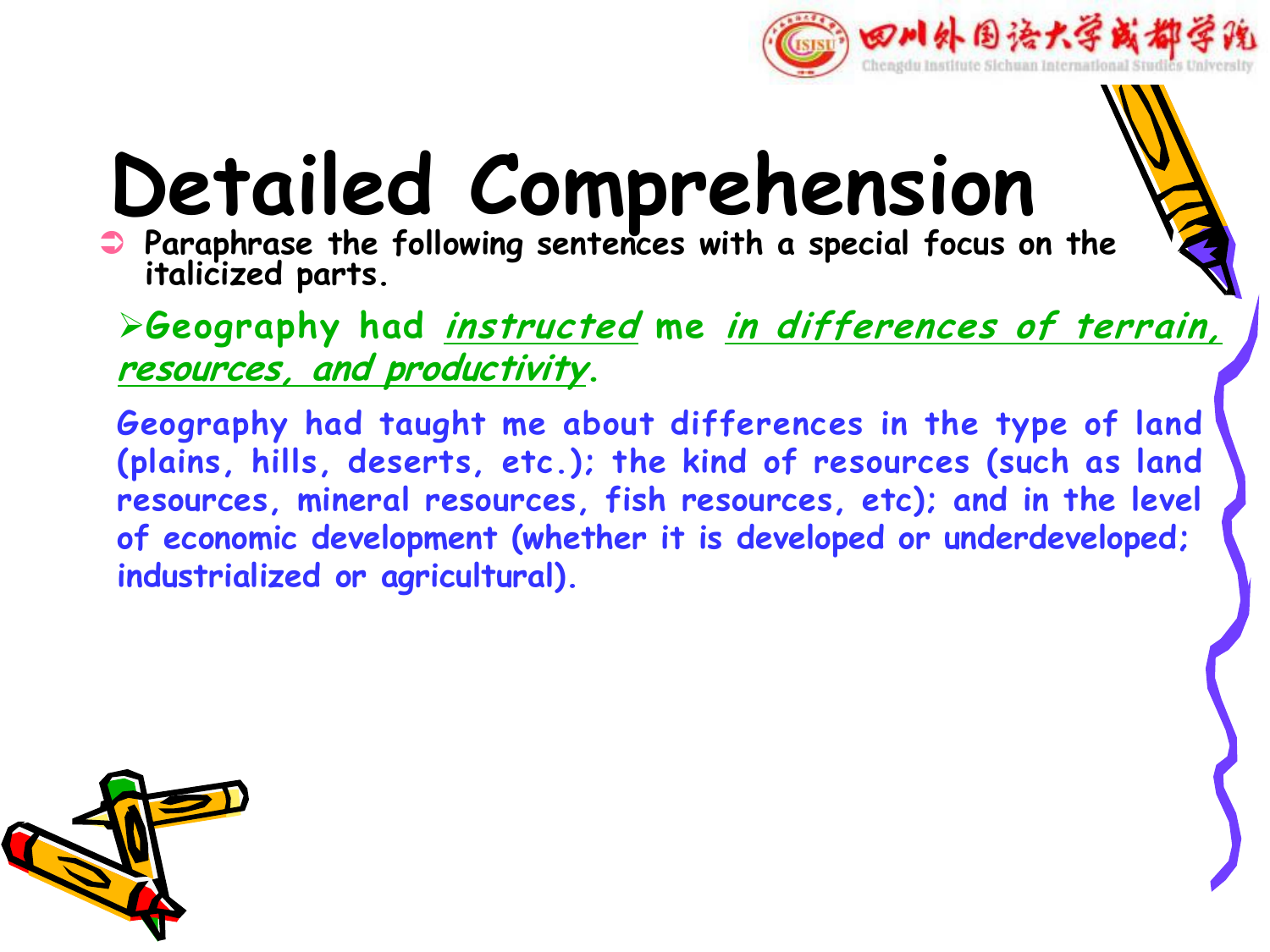

#### **General Comprehension**

Ü **Answer the following questions with the information from the text.**

Ø**"Comparative culture had instructed me in the differences of background and group interests." (paragraph 3) What does " group interests " mean?**

**It refers to interests of ethnic, social, political groups.**

Ø**"Anthropology had instructed me in the differences of facial bone structure, skin color and general physical aspect." (paragraph 3) What does anthropology deal with?**

**It is the science that deals with the origins, physical and cultural development, biological characteristics, and social customs and beliefs of humankind.**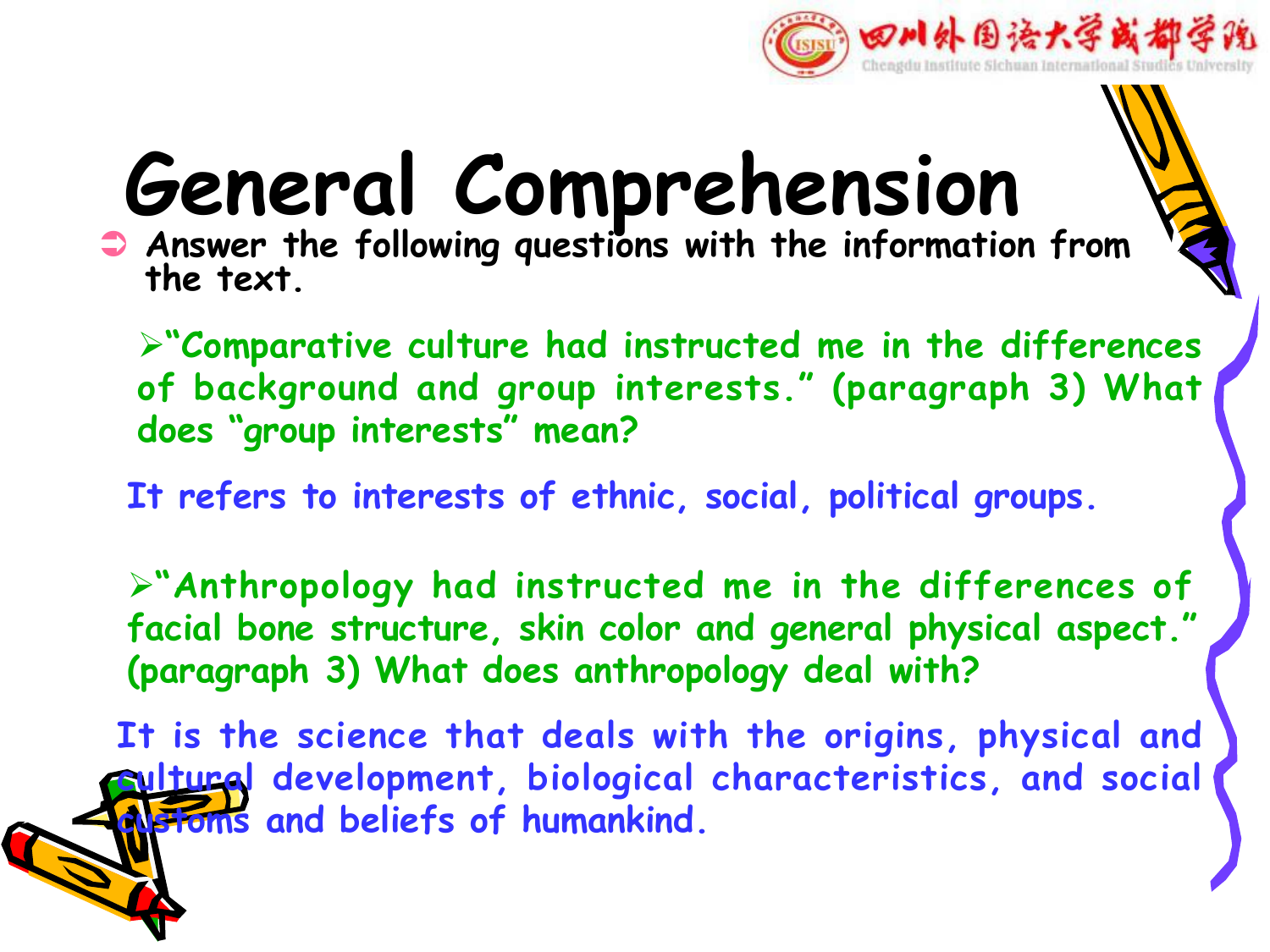

#### **General Comprehension**

Ü **Answer the following questions with the information from the text.**

Ø**"… or that some people were vegetarian by religion or others by preference." (paragraph 3) What does "by religion or by preference " mean?**

**"By " here means " according to their different religions and preference.** <sup>Ø</sup>**Translate "I was not surprised at the fact that some people**

**lived inmud huts and others in bamboo cottages; or that some used wood for fuel and others dung; or that some enjoyed music with a five-note scale and others with twelve; or that some people were vegetarian by religion and others by preference.**

有之比棚子里,也有人住在竹楼中; 有人用木柴当燃料,而有人却烧 的粪便;有人欣赏五音阶的音乐,其他人却喜欢十二音阶的音乐; 坚持素食是出于宗教信仰,另外一些人吃素则是出于偏爱。对于这 一切我都不再感到奇怪。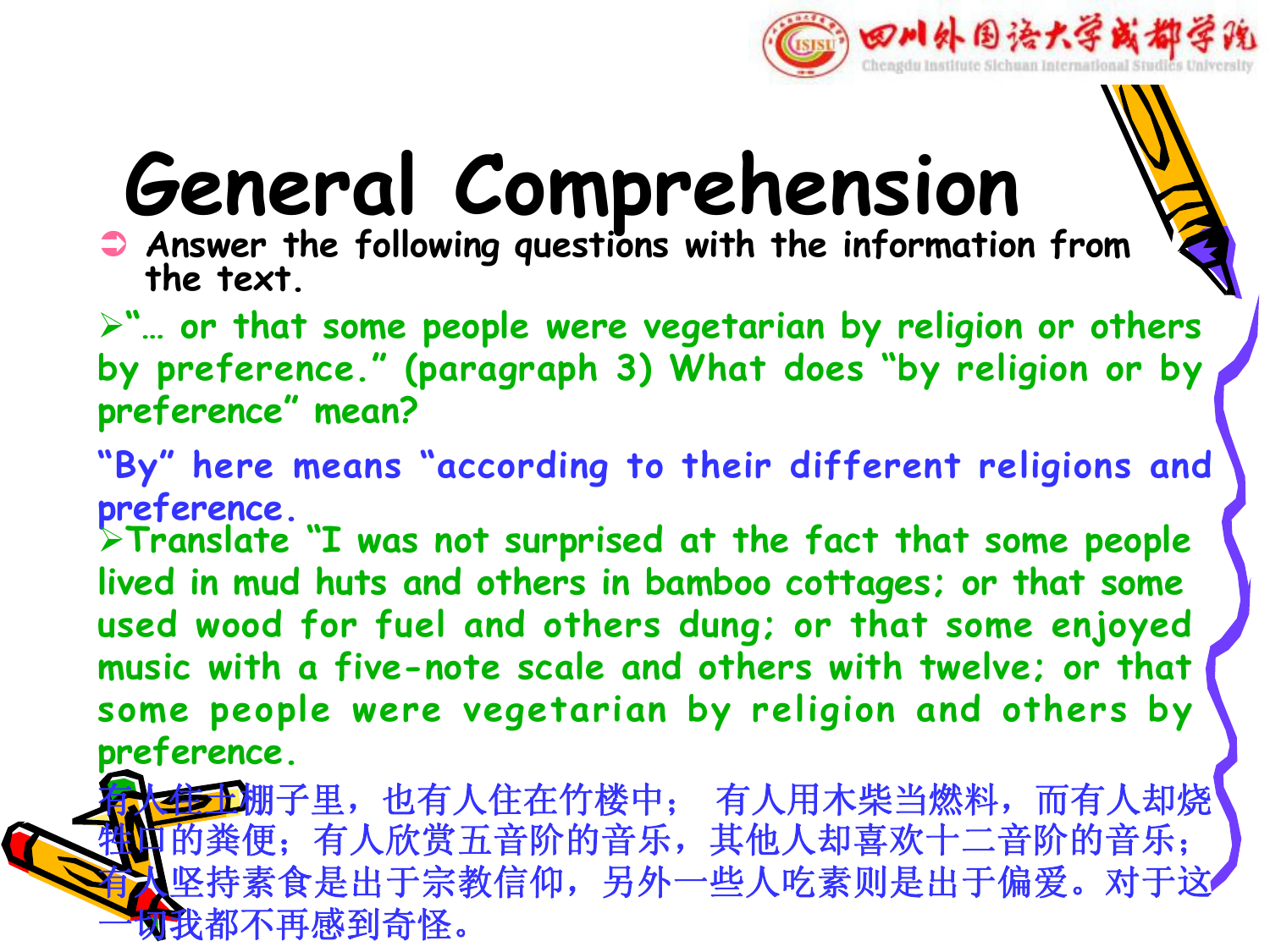

Ü **Paraphrase the following sentences with a special focus on the italicized parts.**

Ø**But my education failed to do was to teach me that the principal significance of such differences was that they were largely without significance.**

**However, my education couldn't tell me that seemingly significant differences of cultures, living styles etc., actually mean nothing.**

然而我所受过的教育没有教给我的是:这些差异的最重要的意义就是他们实 质上没有多大意义。

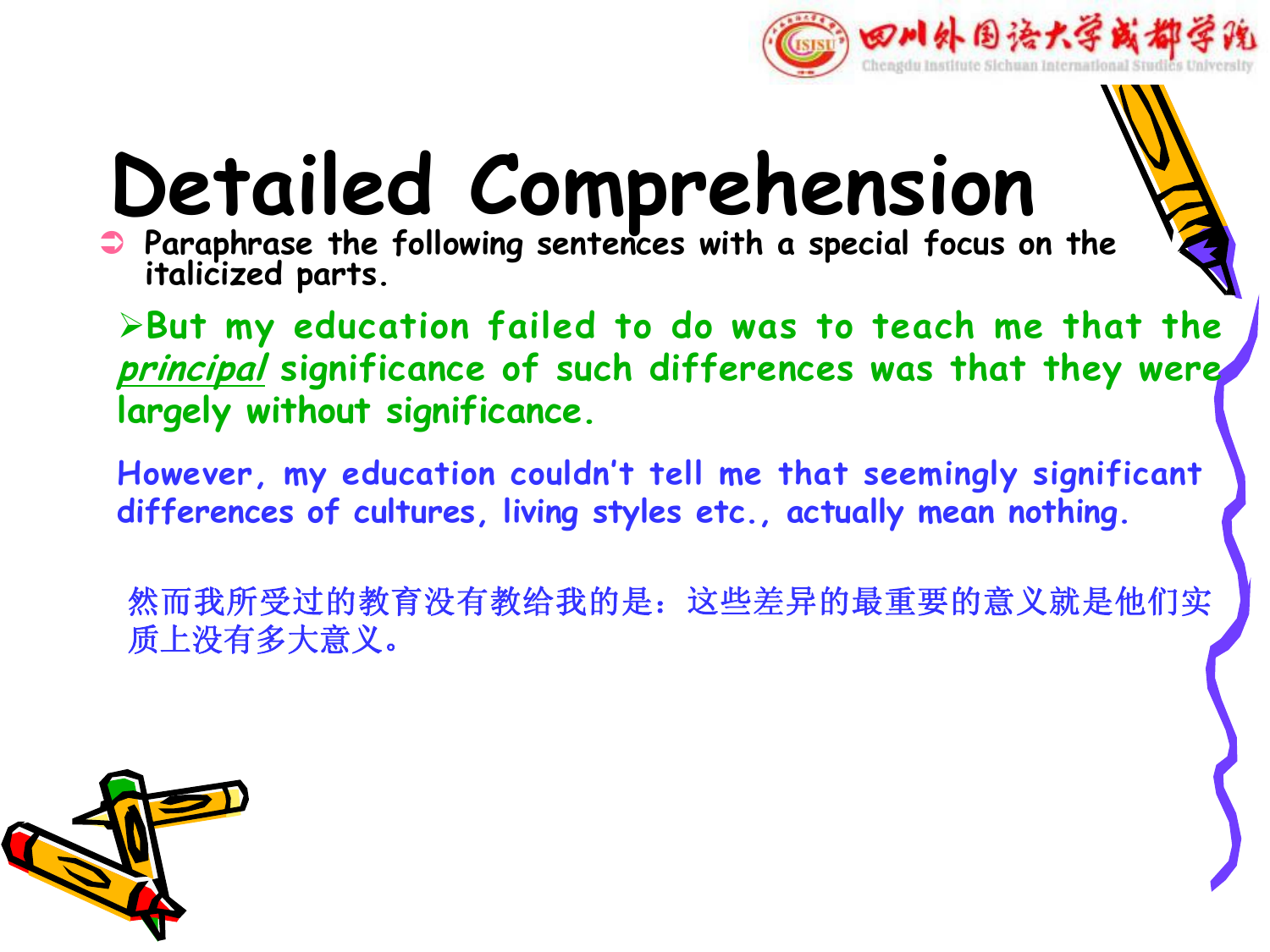

Ü **Paraphrase the following sentences with a special focus on the italicized parts.**

Ø**The differences were all but wiped out by the similarities. My education had by-passed the similarities.**

**The differences became so insignificant compared with the similarities, they were almost completely pushed aside and forgotten. My education had avoided the similarities.**

与相似点相比,这些不同点几乎微不足道,可以忽略不计的。而我受过的教 育却根本不提这些相似点。

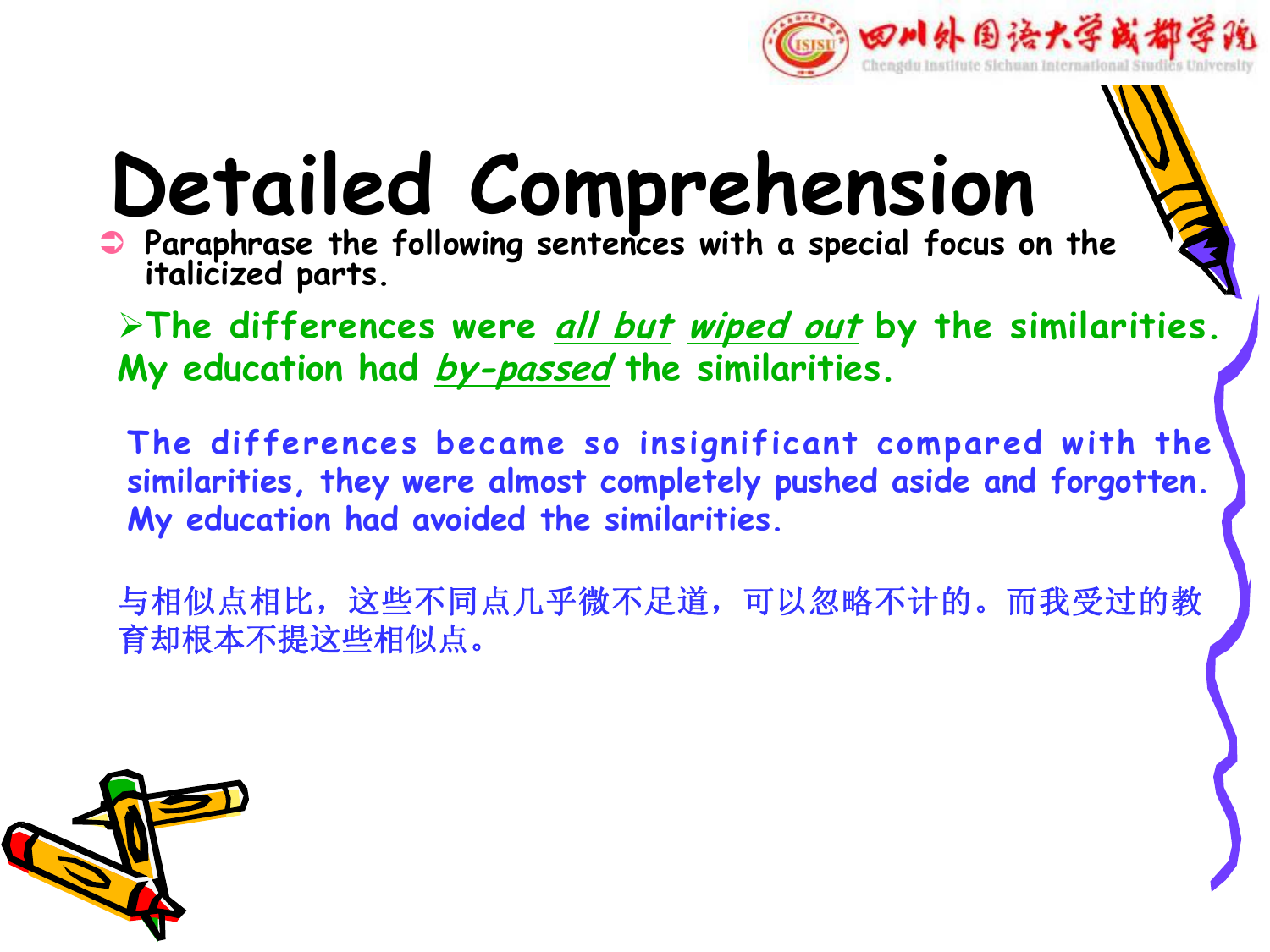

Ü **Paraphrase the following sentences with a special focus on the italicized parts.**

Ø**It had failed to grasp and define the fact that beyond the differences are realities scarcely comprehended because of their very simplicity.**

**My education could notstate such a simple fact that if you go beyond the differences you find realities or true facts that people hardly understand precisely because they are so simple and obvious.**

它没能抓住并阐释这样一个简单事实:即在差异之外有很多现实状况,而这 些现实状况正因为极其简单而很少被人们理解。

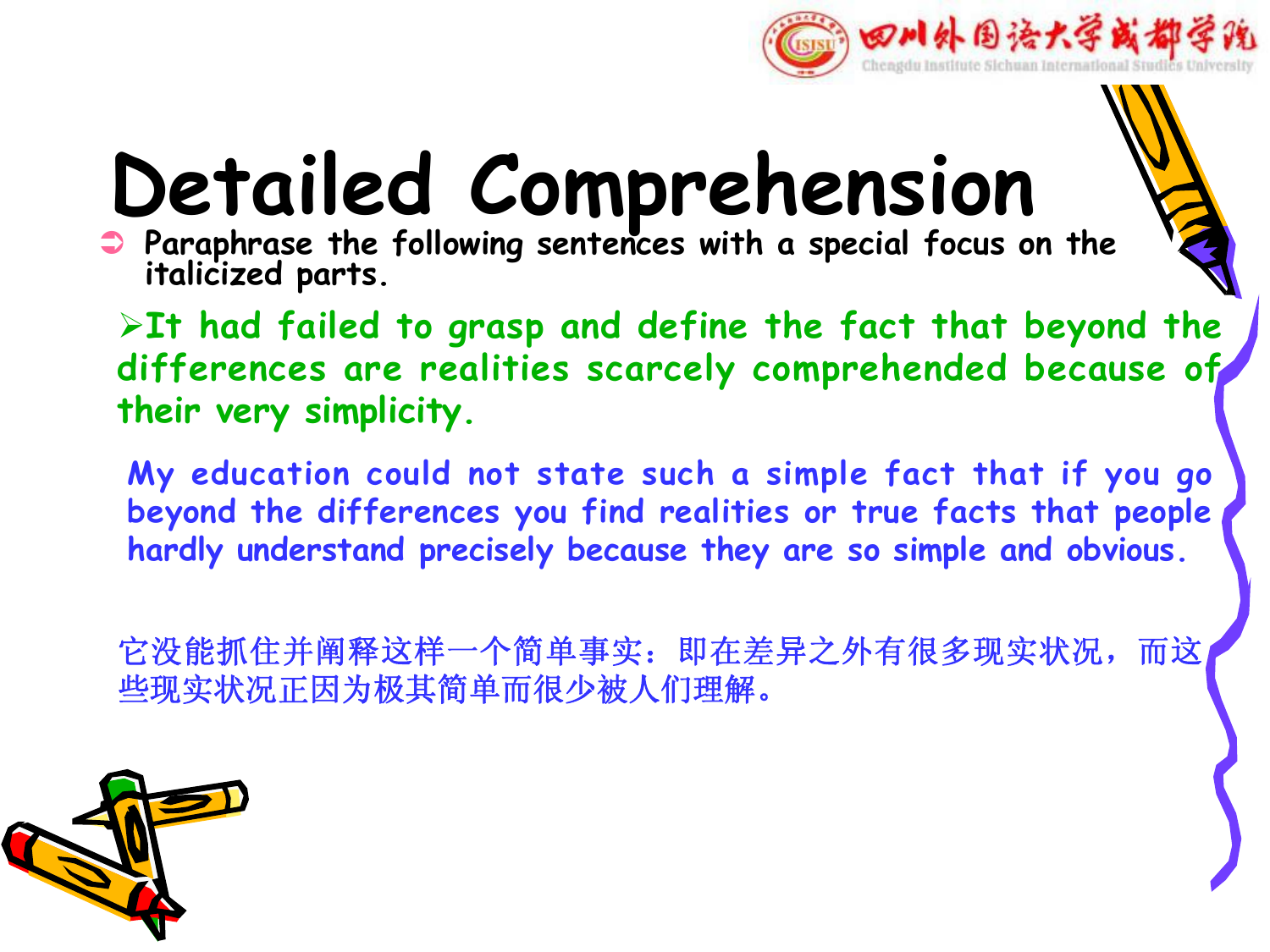

Ü **Paraphrase the following sentences with a special focus on the italicized parts.**

Ø**And the simplest reality of all was that the human community was one – greater than any of its parts, greater than the separateness imposed by nations, greater than the different faiths and loyalties or the depth and color of varying cultures.**

**And the simplest fact was that the human community was one organic whole, and the whole is always bigger and more important than the parts. Today the world is divided into nations which force the world to become separate parts. But no single nation is more important the whole of humanity, and differences in their religious faiths, political or national loyalties, or their cultures should not be allowed to blind us to the basic things they all share.**

勤事实就是整个人类都是一个整体,这个整体大于它的任何一个组成 部分,大于国家强加给它的隔离,大于各种不同的信仰和效忠以及不同文化 的不同深度与特色。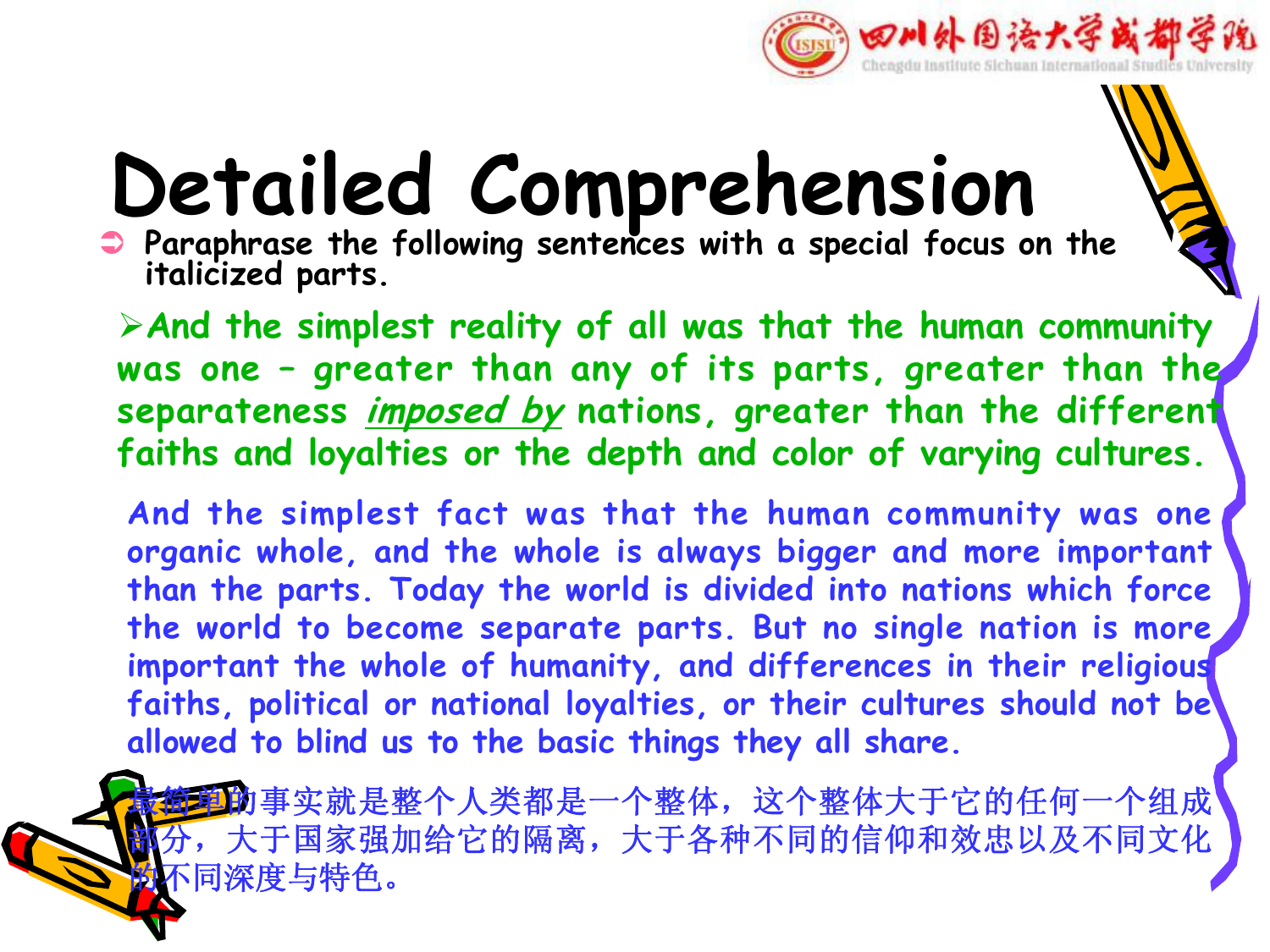

Ü **Paraphrase the following sentences with a special focus on the italicized parts.**

Ø**This larger unity was the most important central fact of our time – something on which people could build at <sup>a</sup> time when hope seemed misty; almost unreal.**

**This larger unity was the most important central fact of our time – something people could use as a basis for further develop at a time when hope seemed to be unclear, not very bright, and almost nonexistent.**

这个更大的统一体是我们时代最重要的核心事实。它是人们在这个看来前途 渺茫、几乎毫无希望的时代得以生存和发展的基础。

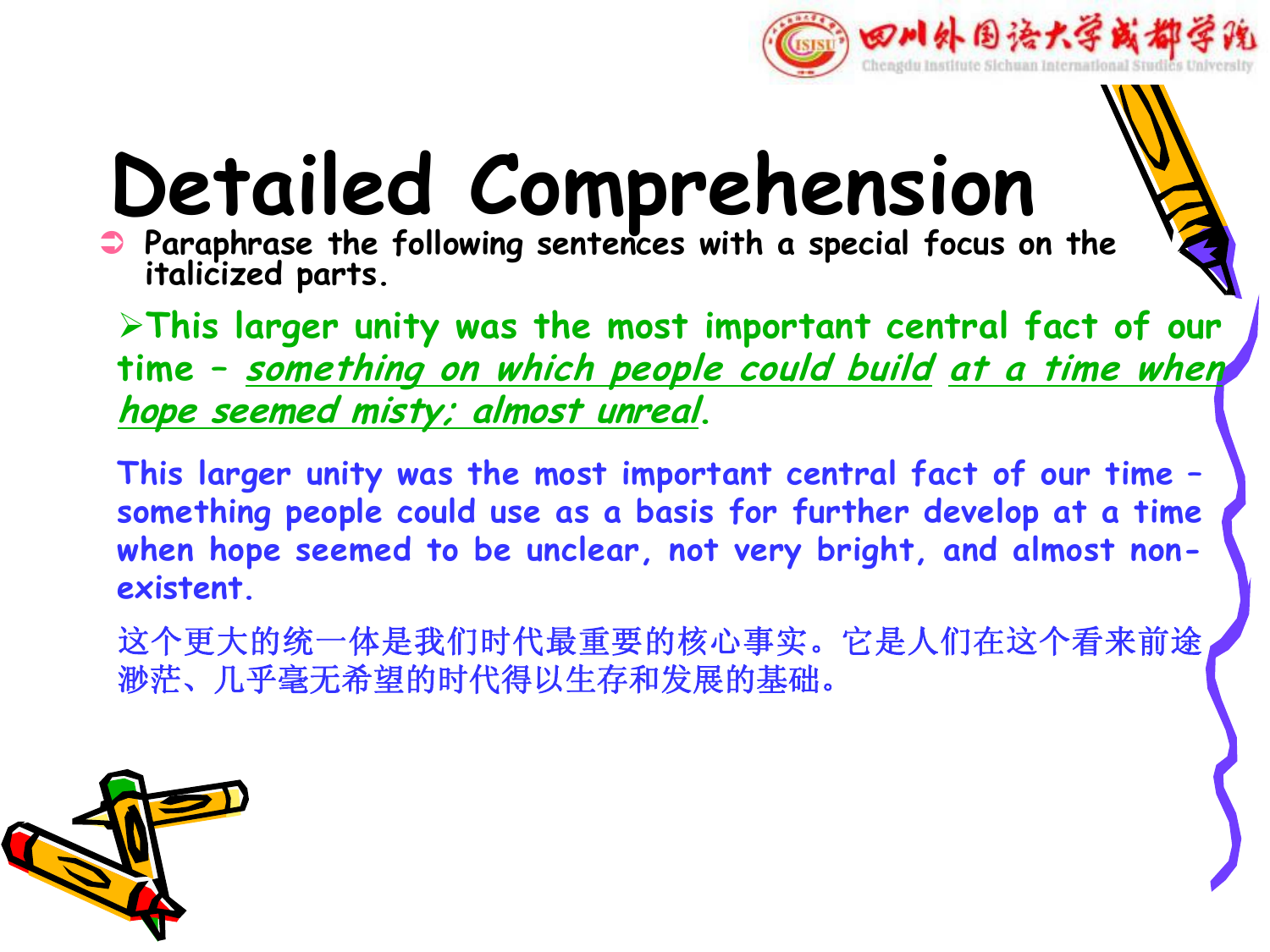

Ü **Paraphrase the following sentences with a special focus on the italicized parts.**

Ø**As I write this, I have the feeling that my words fail to give force to the idea they seek to express.**

**I have the feeling that my words are still not strong enough to express my ideas.**

Ø**Indeed, the idea is a truth which all peoples readily accept even if they do not act on it. Let me put it differently.**

**People from every nation are willing to accept the truth even if they do not take any action in accordance with it. Let me say it in a different way.**

全思想的本身是人们都能欣然接受的一个道理,即使他们并不身体力行。 那么,让我来换一个说法吧。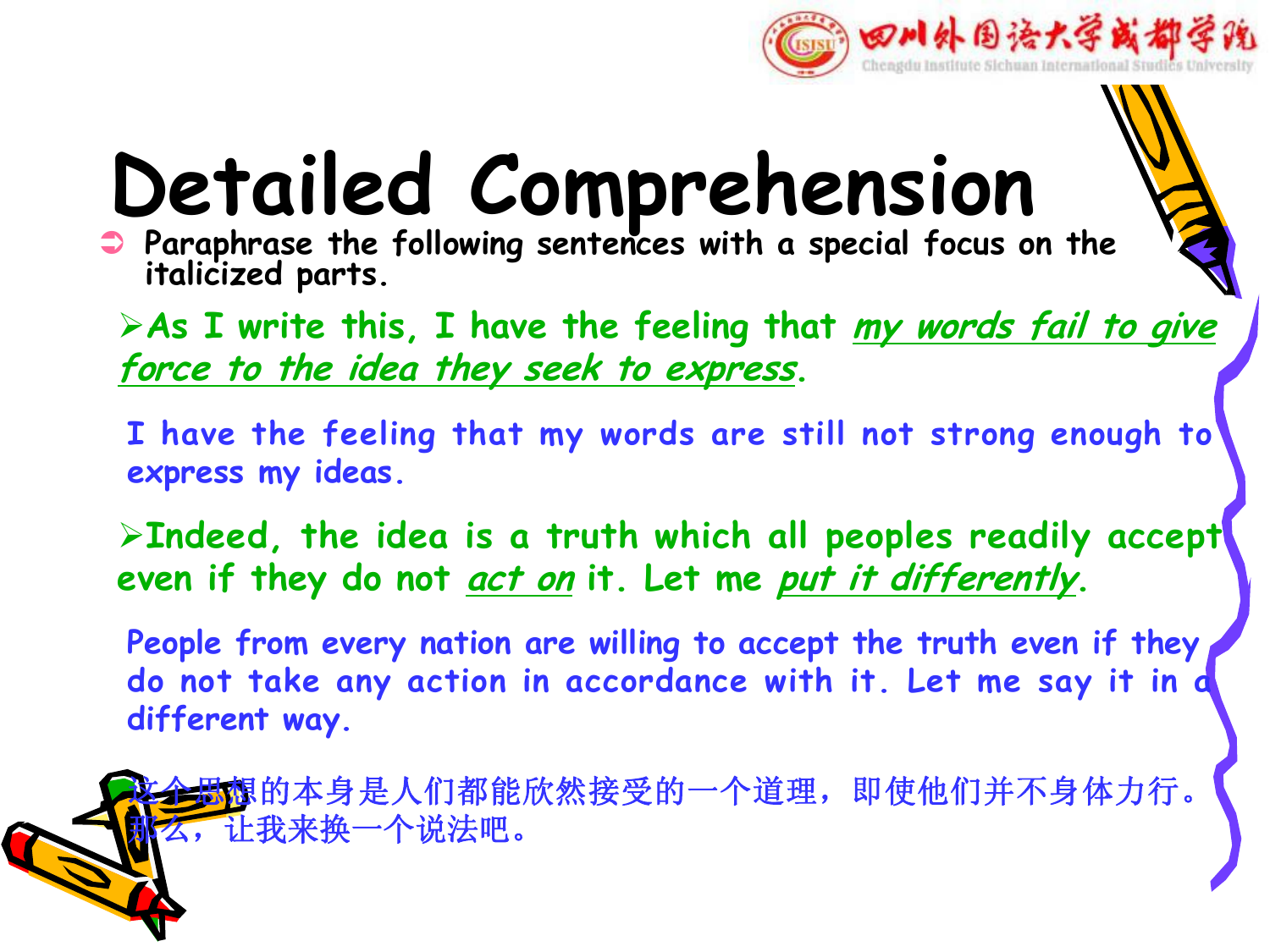

Ü **Paraphrase the following sentences with a special focus on the italicized parts.**

Ø**In order to be at home anywhere in the world I had to forget the things I had been taught to remember.**

**In order to feelat ease when I was travel any other places in the world, I had to forget the things my education had taught me to remember.**

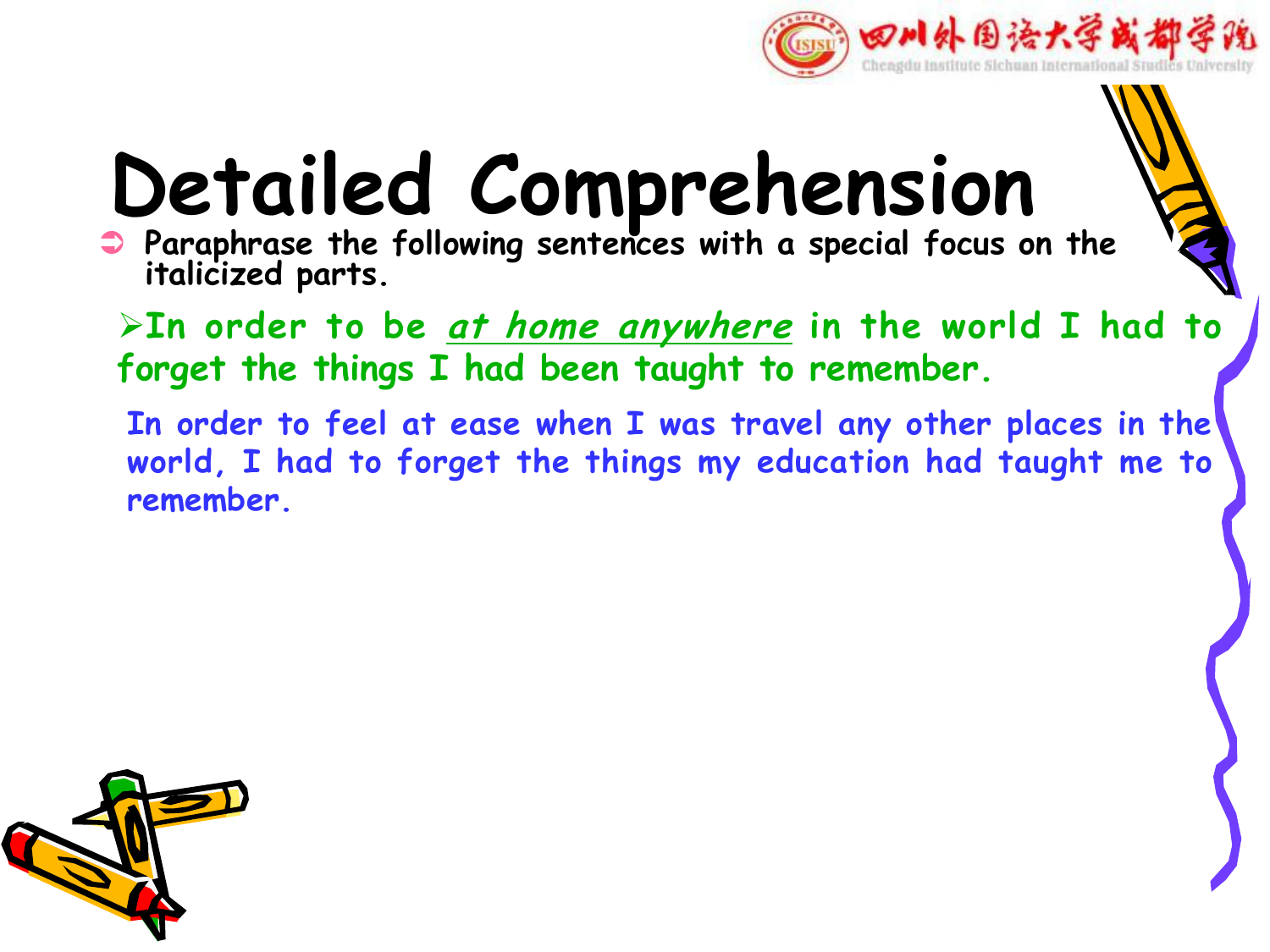

Ü **Paraphrase the following sentences with a special focus on the italicized parts.**

Ø**It turned out that my ability to get along with other peoples depended not so much upon my comprehension of the uniqueness of their way of life as my comprehension of the things we had in common.**

**It is discovered finally that I can successfully deal with people in other countries not because I can understand the differences of their way of life, but because I know the things we share.**

结果我发现,我能否与其他民族的人相处并不取决于我对他们生活方式的独 特之处的理解,而是取决于我对我们相通之处的认识。

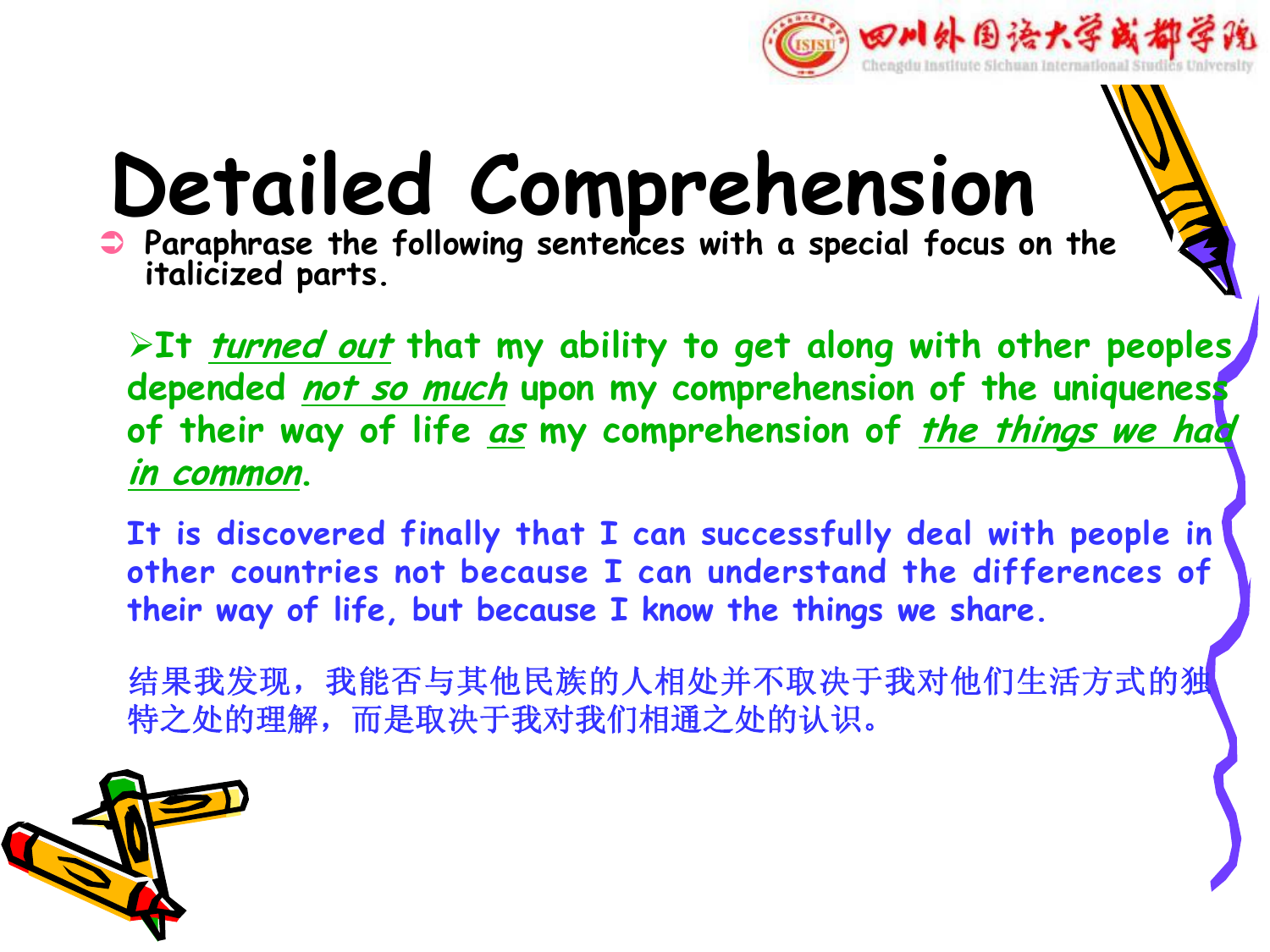

Ü **Paraphrase the following sentences with a special focus on the italicized parts.**

Ø**"… but to stop there was like clearing the ground without any idea of what was to be built on it." (paragraph 5) What is the subject of this clause?**

**The subject of this sentence is "to stop there ", not "to stop".**

Ø**It was important to respect these differences, certainly, but to stop there was like clearing the ground without any idea of what was to be built on it.**

**We have to admit and accept these differences, but it isn't enough. If we don't go further to explore it, the efforts we spent will be in vain.**

这些差异固然重要,但是如果就此停步,那就好像是清理了地面却不知 道在上面建造什么东西一样。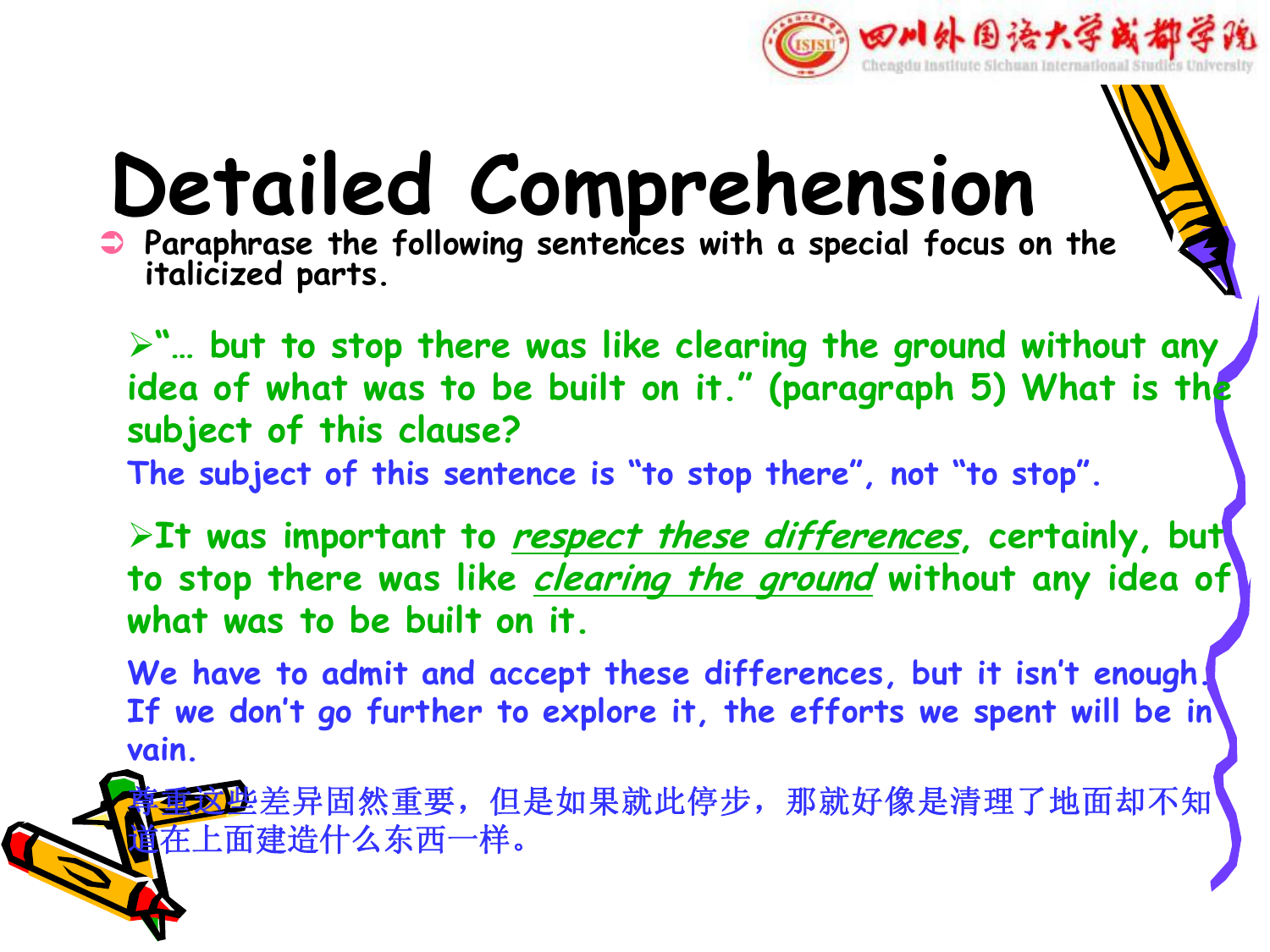

Ü **Paraphrase the following sentences with a special focus on the italicized parts.**

Ø**When you got through comparing notes, you discovered that you were both talking about the same neighborhood, i.e., this planet, and the conditions that made it pleasant or hostile to human life.**

**After you exchanged the view with each other, you found that you were actually talking about the same thing, things about the community and living condition which made it difficult or pleasant for people to live.**

相互交换看法之后,人们就会发现他们所谈的实际上是关于同一个居住区的 事情,也就是我们居住的这个星球,以及那些有利于或危及人类生存的种种 条件。

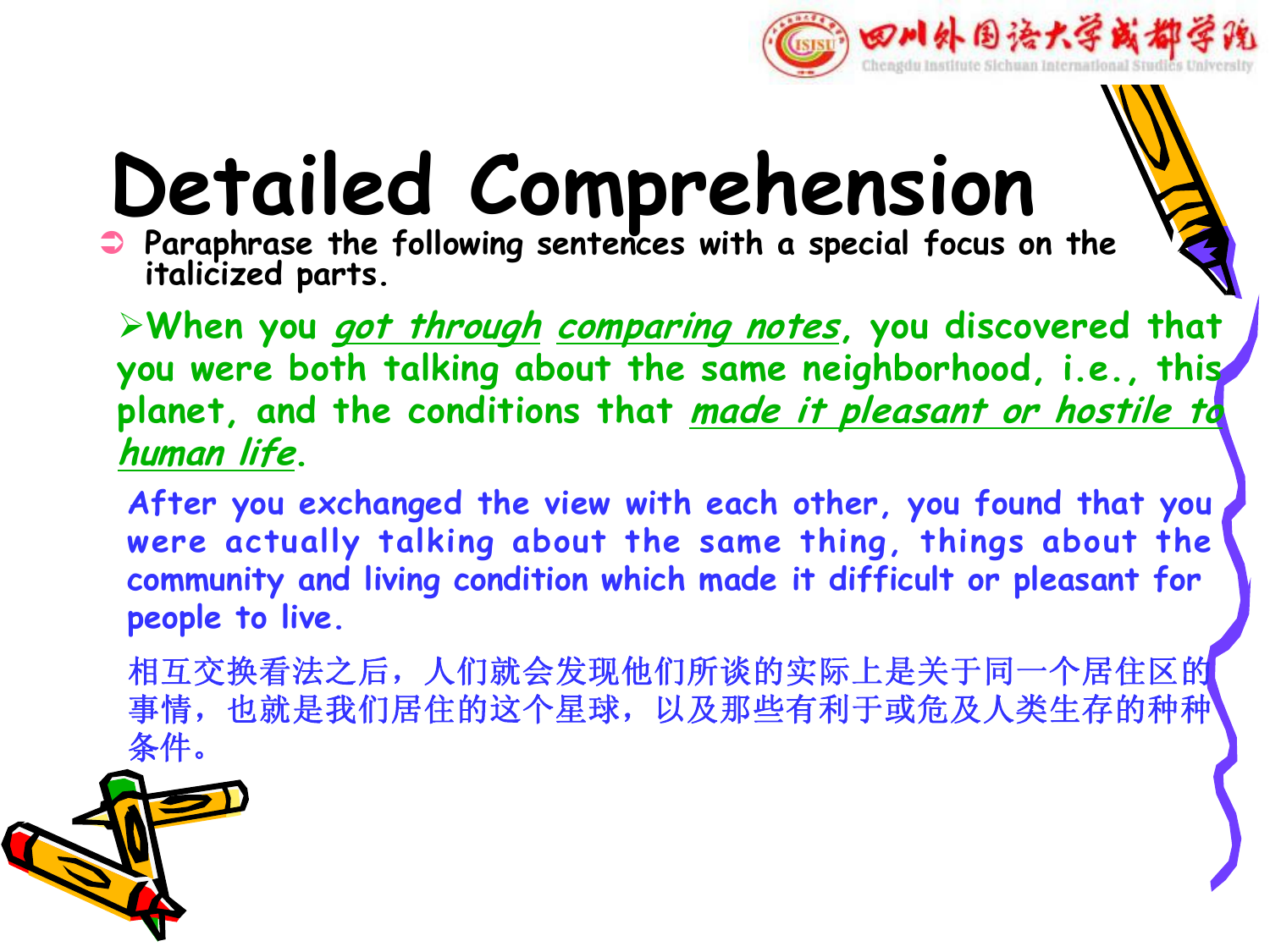

Ü **Paraphrase the following sentences with a special focus on the italicized parts.**

Ø**Only a few years ago an education in differences of references fulfilled a specific if limited need. That was at a time when we thought of other places or peoples largely out of curiosity or in terms of unusual vacations.**

**In the past, our education only focused on the differences of this things or places, which could satisfy our needs though such needs were limited. That was at a time when we were interested in other places and peoples because they were exotic and therefore would make our vacation exciting.**

仅仅几年前,强调差异的教育尚能满足一种特定的需求,尽管这种需求是有 局限性的。在那个时代,我们想起别的地方或人们,主要是出于好奇,或是 去那里度一个不寻常的假期。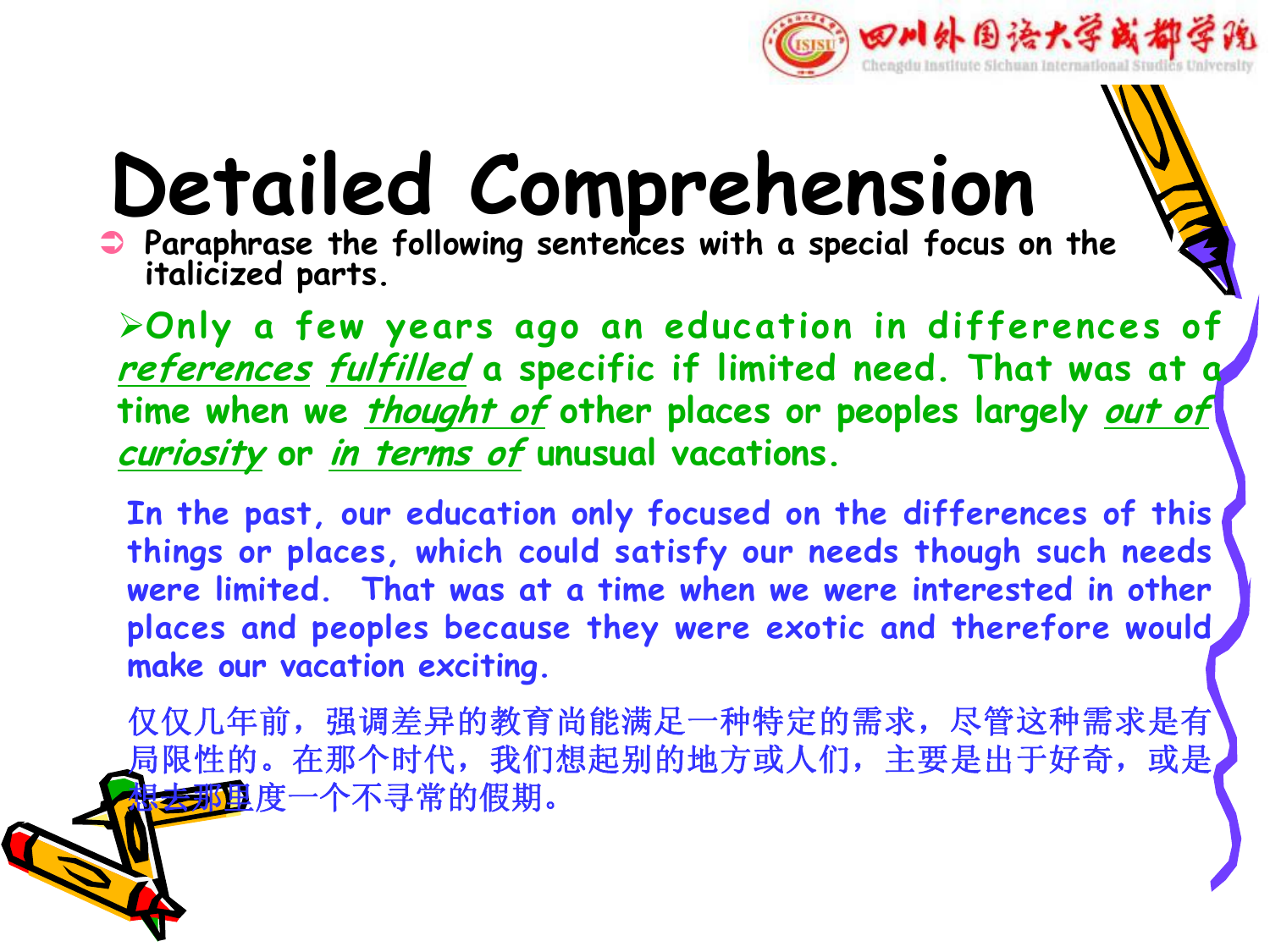

Ü **Paraphrase the following sentences with a special focus on the italicized parts.**

Ø**It was the mark of <sup>a</sup> rounded man to be well traveled and to know about the amazing variations of human culture and behavior. But it wasn't the type of knowledge you had to live by and build on.**

**Pay attention to the sense group. The word "had" and the word "to " belong to two different sense groups. The infinitive phrase "to live by and build on" is an attribute of the word "knowledge ".**

**The standard of a well-developed man should have a lot of traveling experiences and have the knowledge about amazing differences of human culture and behavior. But such knowledge you possess wasn't the thing you can depend on to make a living and develop your own**

周游世界,见多识广,了解人类文化和行为的惊人差异,在那时是一个全面 发展的人的标志。但是这种知识并不是人们的行为准则和行动的出发点。

**life.**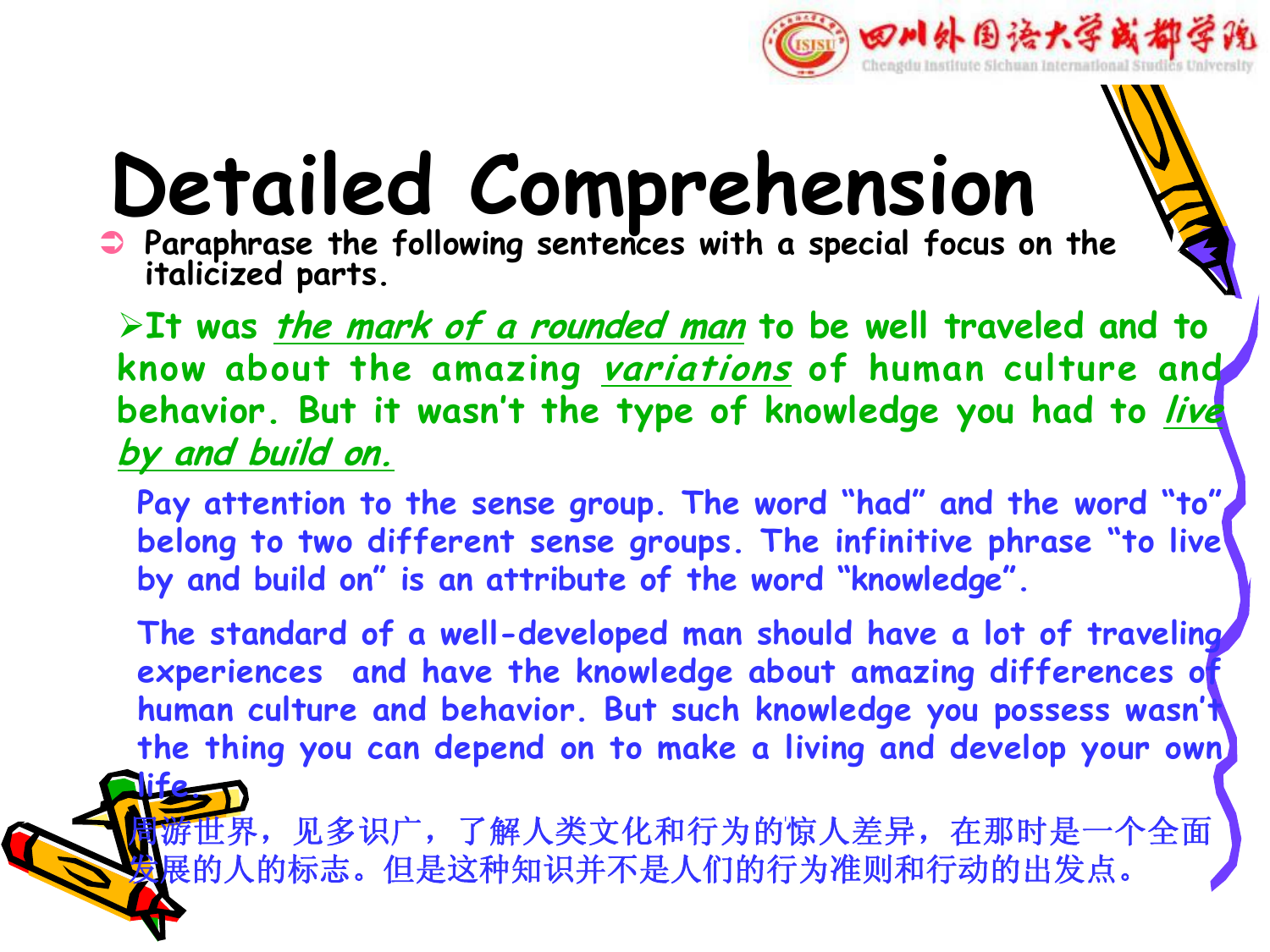

- Ü **Paraphrase the following sentences with a special focus on the italicized parts.**
	- Ø**Then overnight came the great compression.**

**The sentence is in inverted order.**

**All of a sudden the world had become a " global village ". The world became smaller suddenly.**

Ø**Far-flung areas which had been secure in their remoteness suddenly became crowded together in <sup>a</sup> single arena.**

**The very distant areas which had existed separately for a long time suddenly were brought on to a small and crowded stage. Modern transportation has shortened distances. Therefore no country is free from outside influence.**

当相距遥远、互不相扰的地区突然间都放在一个拥挤的舞台上。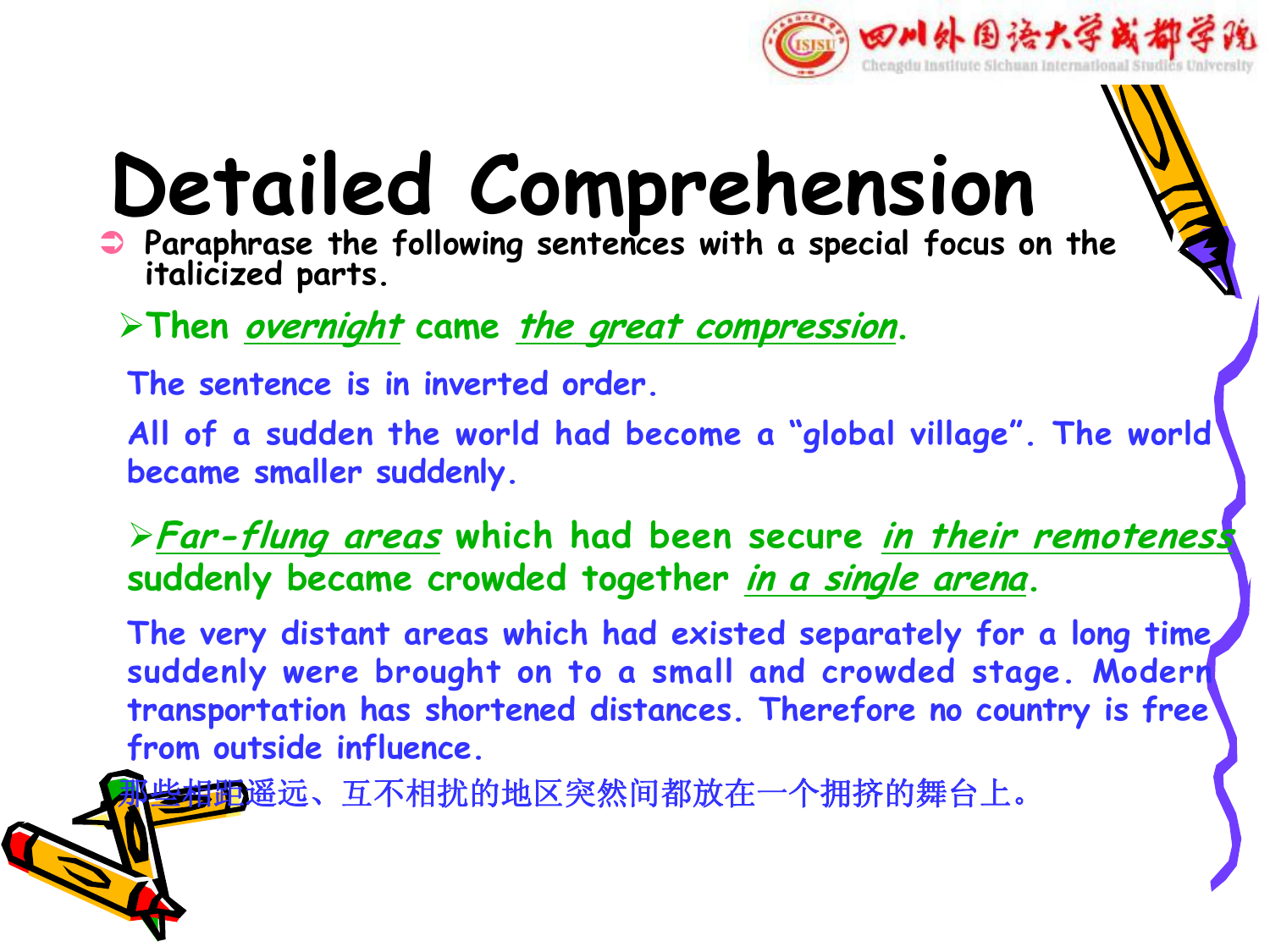

Ü **Paraphrase the following sentences with a special focus on the italicized parts.**

Ø**"And all at once a new type of education became necessary, an education in liberation from tribalism." (paragraph 7) What do "in liberation from" and "tribalism" mean respectively?**

**"In liberation from" means "set sb free ". "Tribalism" originally refers to behavior and attitudes that are based on strong loyalty to a tribe. Scholars believe that modern regionalism, racism, and nationalism are merely more refined forms of primitive tribalism.**

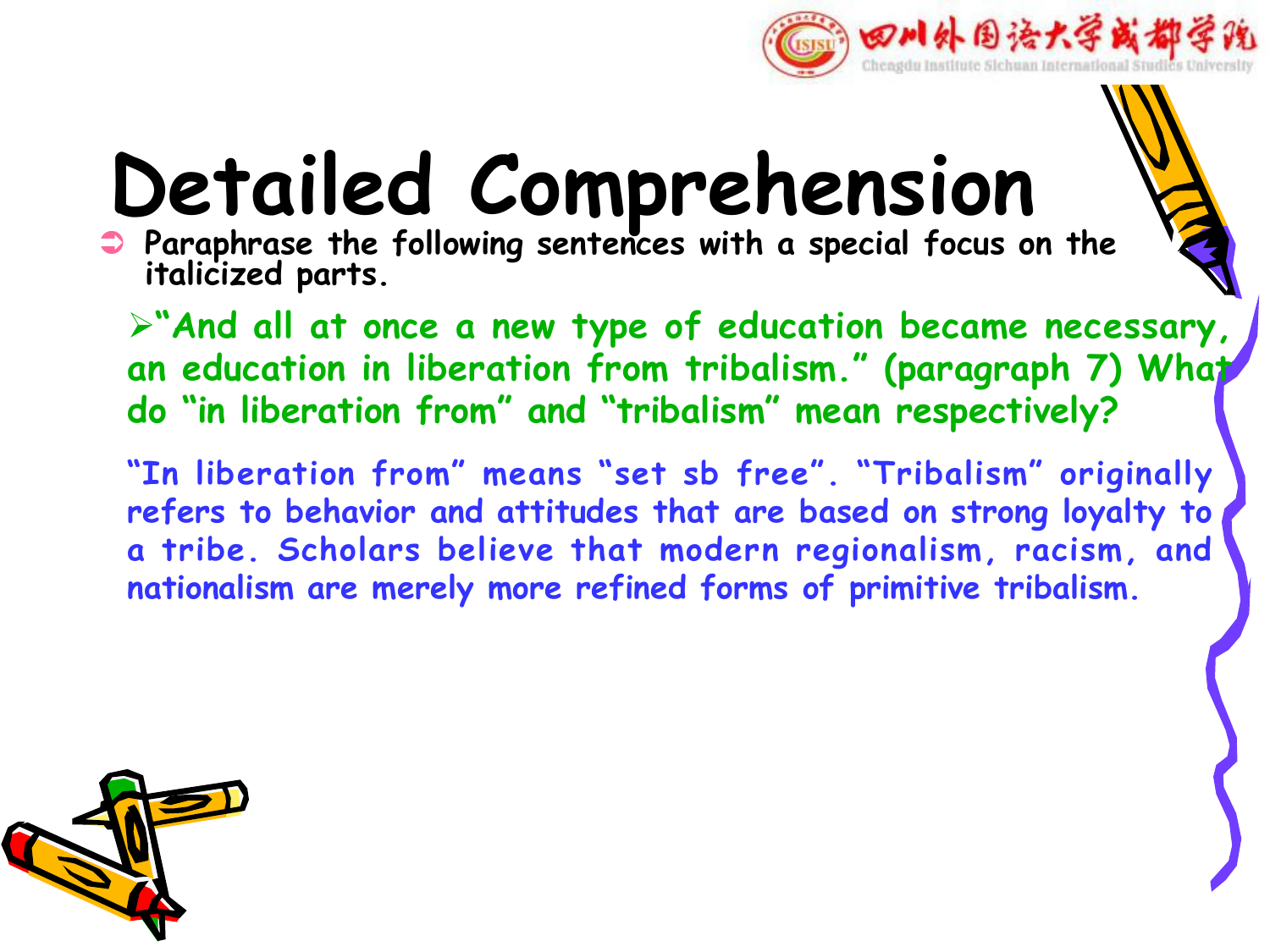

Ü **Paraphrase the following sentences with a special focus on the italicized parts.**

Ø**For tribalism had persisted from earlier times, though it had taken refined forms.**

**Tribalism emerged from earlier times, and existed till now. The form of tribalism has varied with the time.**

这种部落主义源自远古时代,直到现在也依然存在,尽管形式上有种种新的 包装。

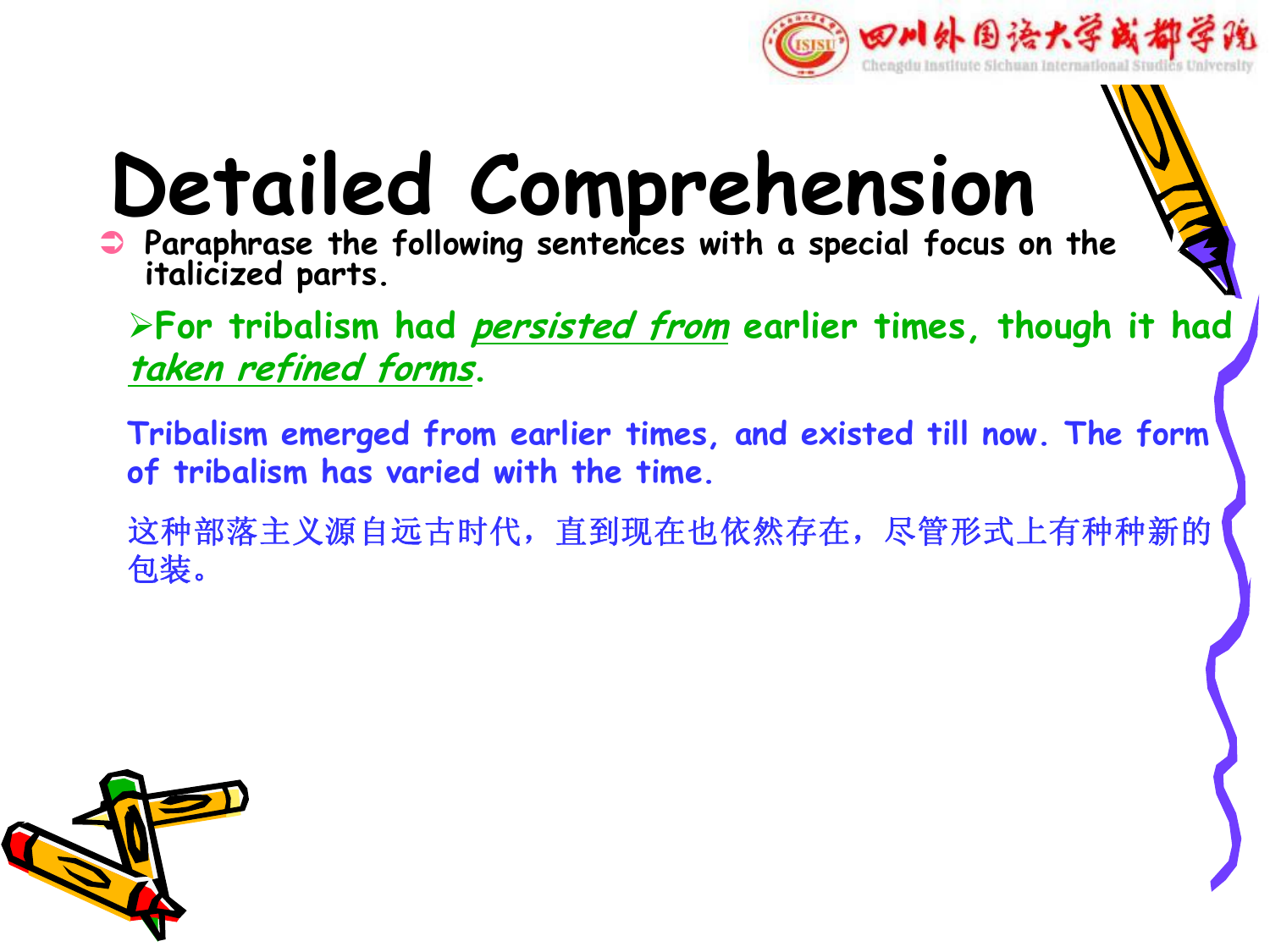

Ü **Paraphrase the following sentences with a special focus on the italicized parts.**

Ø**The new education had to teach man the most difficult lesson of all: to look at someone anywhere in the world and be able to recognize the image of himself.**

**The most difficult lesson of the new education is how we can see that everybody we see in the world is just like us / how we can find similarities between others in the world and us so as at see our own image from anyone we see in the world.**

新型教育必须教给人类最难领会的一课:就是能从世界任何地方任何 身上看到自己的影子。

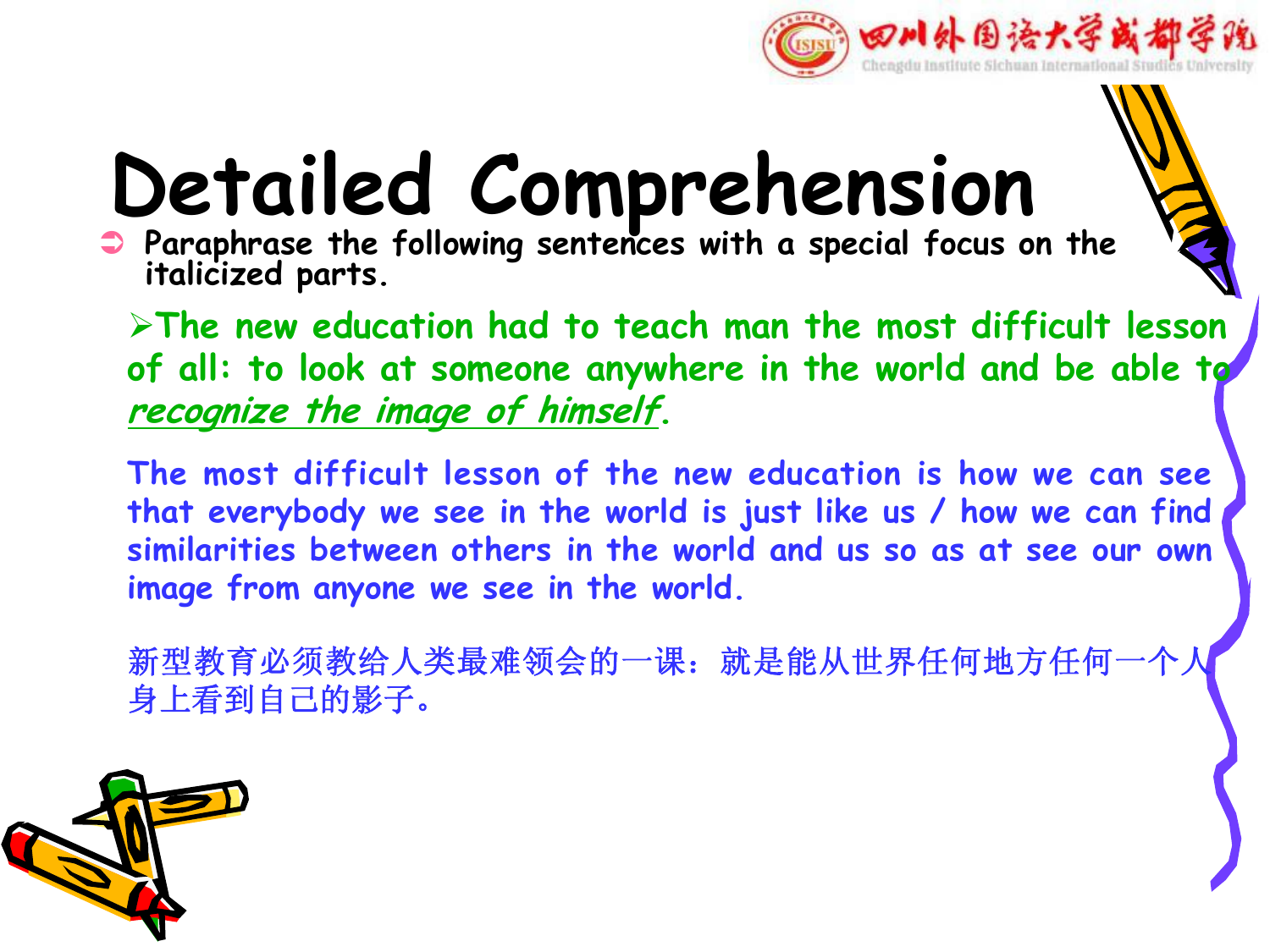

Ü **Paraphrase the following sentences with a special focus on the italicized parts.**

Ø**The old emphasis upon superficial differences had to give way to education for mutuality and for citizenship in the human community.**

**The focus of education should no longer be the apparent but not real differences among peoples. The old-fashioned education should be replaced by the education of mutual respect and understanding, the education on how to be a qualified citizen in the global community.**

以往对表面差异的重视必须让位于让人们懂得彼此相互依存、都是人类大家 庭的公民的教育。

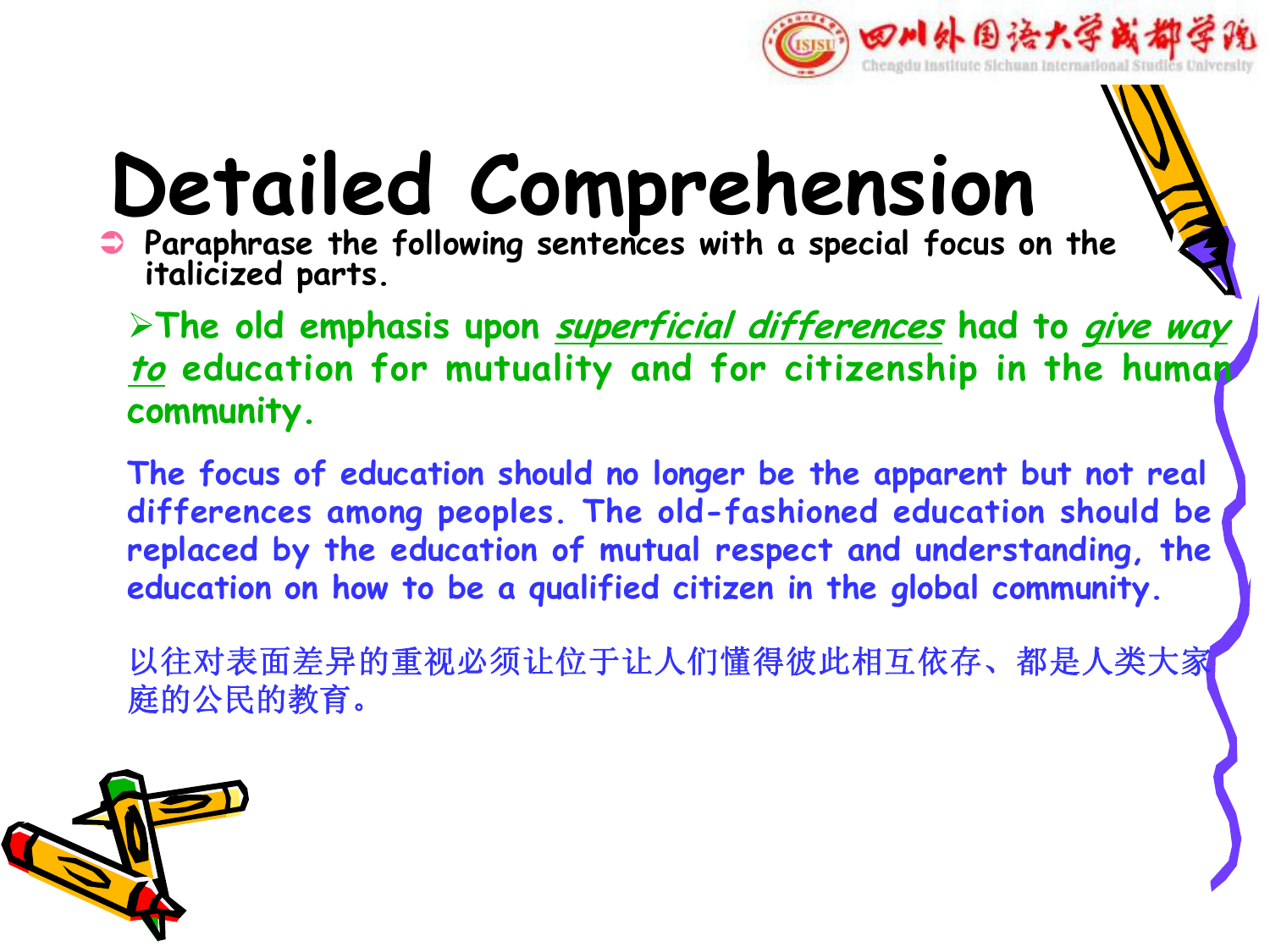

- Ü **Paraphrase the following sentences with a special focus on the italicized parts.**
	- Ø**"… the universe itself does not hold life cheaply." (paragraph 8) What does "not hold life cheaply " mean?**
	- **"Not hold life cheaply " means "to hold something dear, to think that something is important."**

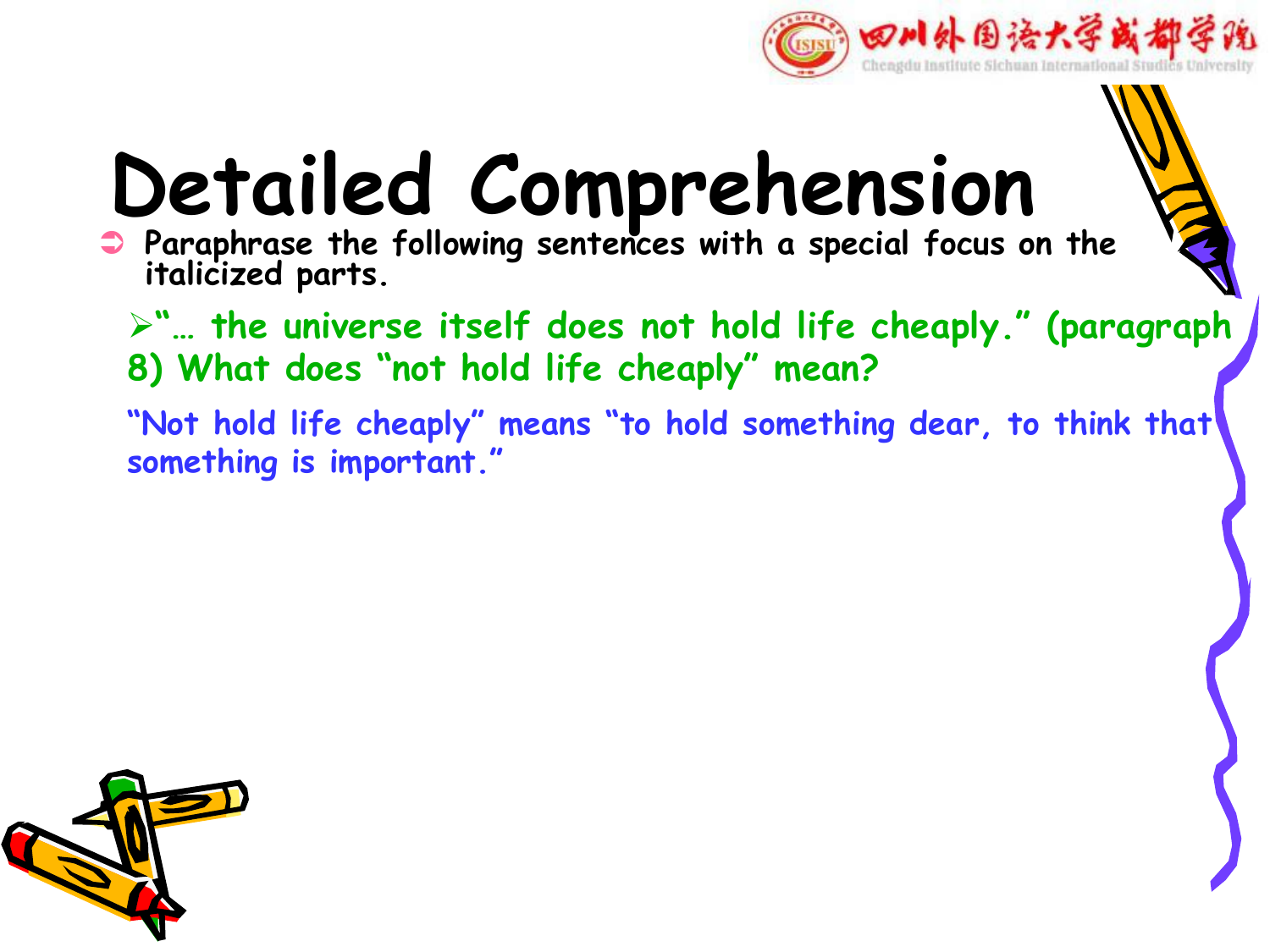

Ü **Paraphrase the following sentences with a special focus on the italicized parts.**

Ø**In such an education we begin with the fact the universe itself does not hold life cheaply. Life is <sup>a</sup> rare occurrence among the millions of galaxies and solar systems that occupy space.**

**So far we have not yet decided any sign of life outer space. Some scientists say that we may very well be alone in the universe. This should tell us how precious life is. And the respect for life is the very basis on which we must build the future world community.**

宇宙本身就没有轻视生命。生命是在占据宇宙空间的成百万个银河系和太阳 系中罕见的现象。

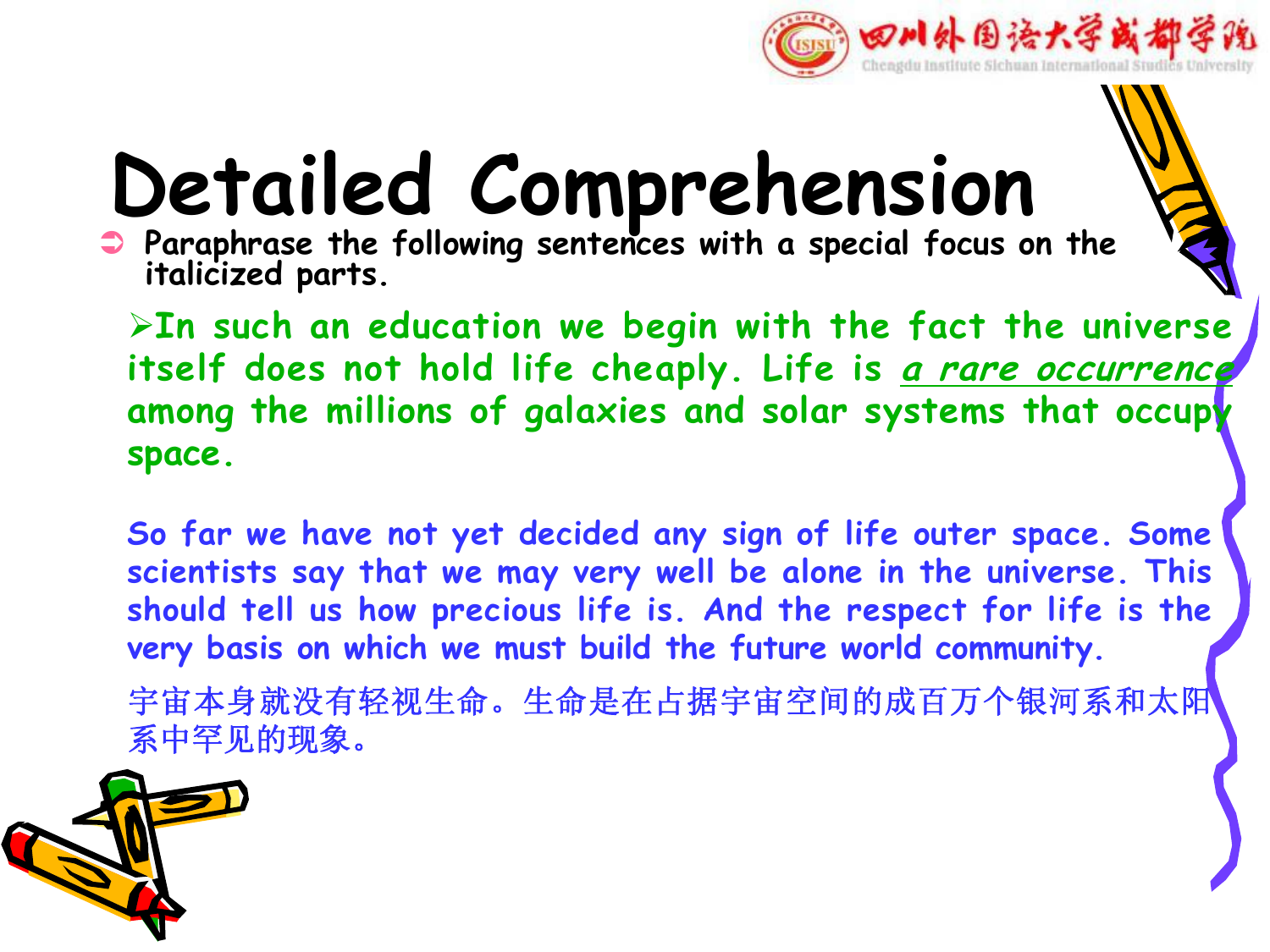

Ü **Paraphrase the following sentences with a special focus on the italicized parts.**

Ø**"Of all these countless forms of life, only one, the human species, possesses certain faculties in combination that give it supreme advantages over all the others." (paragraph 8) Why does the author think faculties in combination give human species supreme advantages over all the others?**

**Because certain human faculties in isolation may not compare favorably with other species. For example, eagles have better sight; dogs have a better sense of smell; tigers are more powerful; bird; can fly, and fish can swim. However, when these faculties are put together, no other species can defeat human beings.**

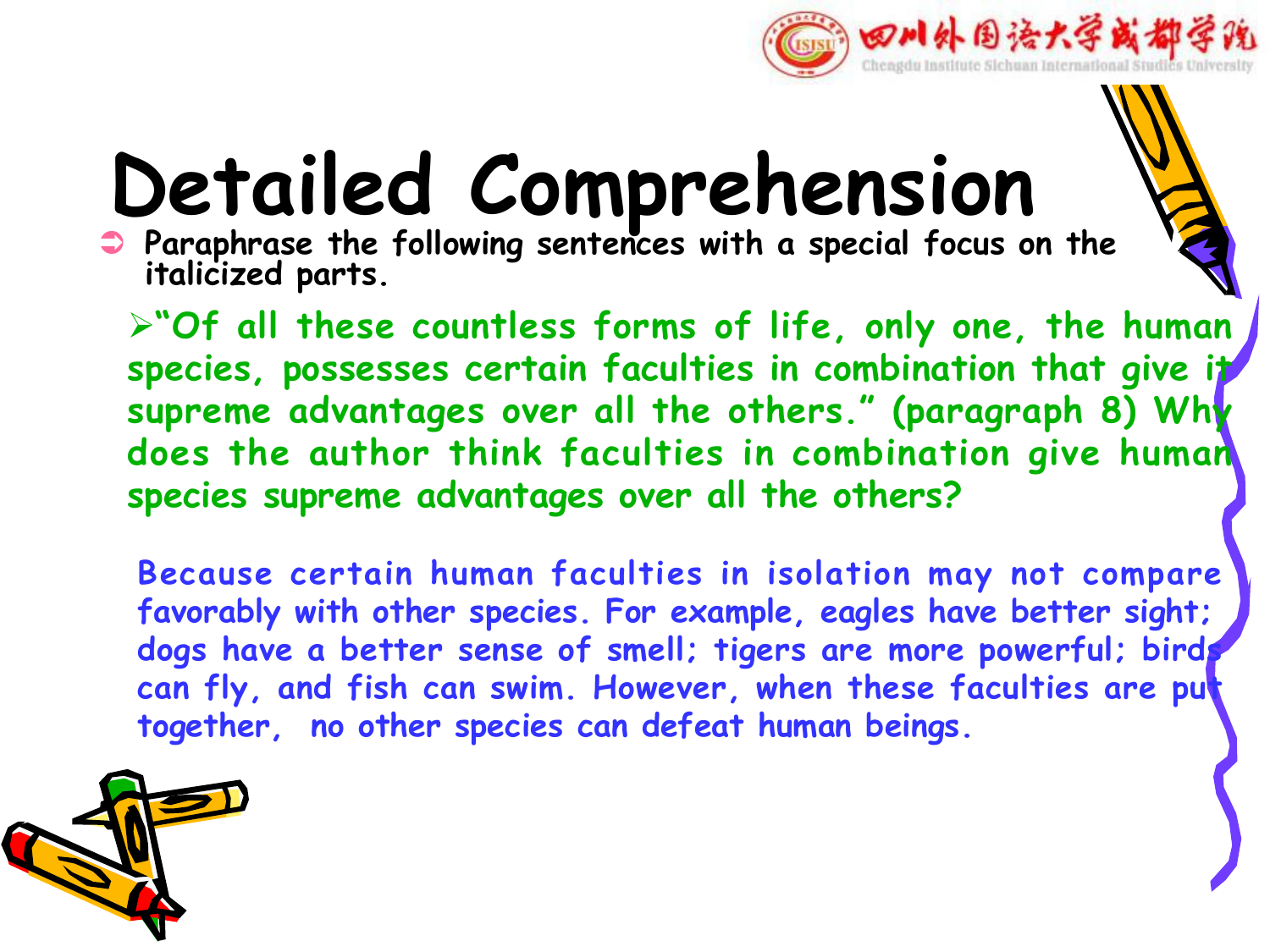

Ü **Paraphrase the following sentences with a special focus on the italicized parts.**

Ø**Among those faculties or gifts is a creative intelligence that enables man to reflect and foresee, to take in past experience, and also to visualize future needs.**

**Of all the faculties they have, the most important is their creative intelligence. Human beings have brains which enable them to think, plan and predict, to absorb and learn from past experience, and to foresee future needs and take action to meet these needs.**

在这些特质或天赋中有一种创造性的指挥,它使人类能够思考,能够预见, 能够总结过去的经验,能够想象出未来的需求。

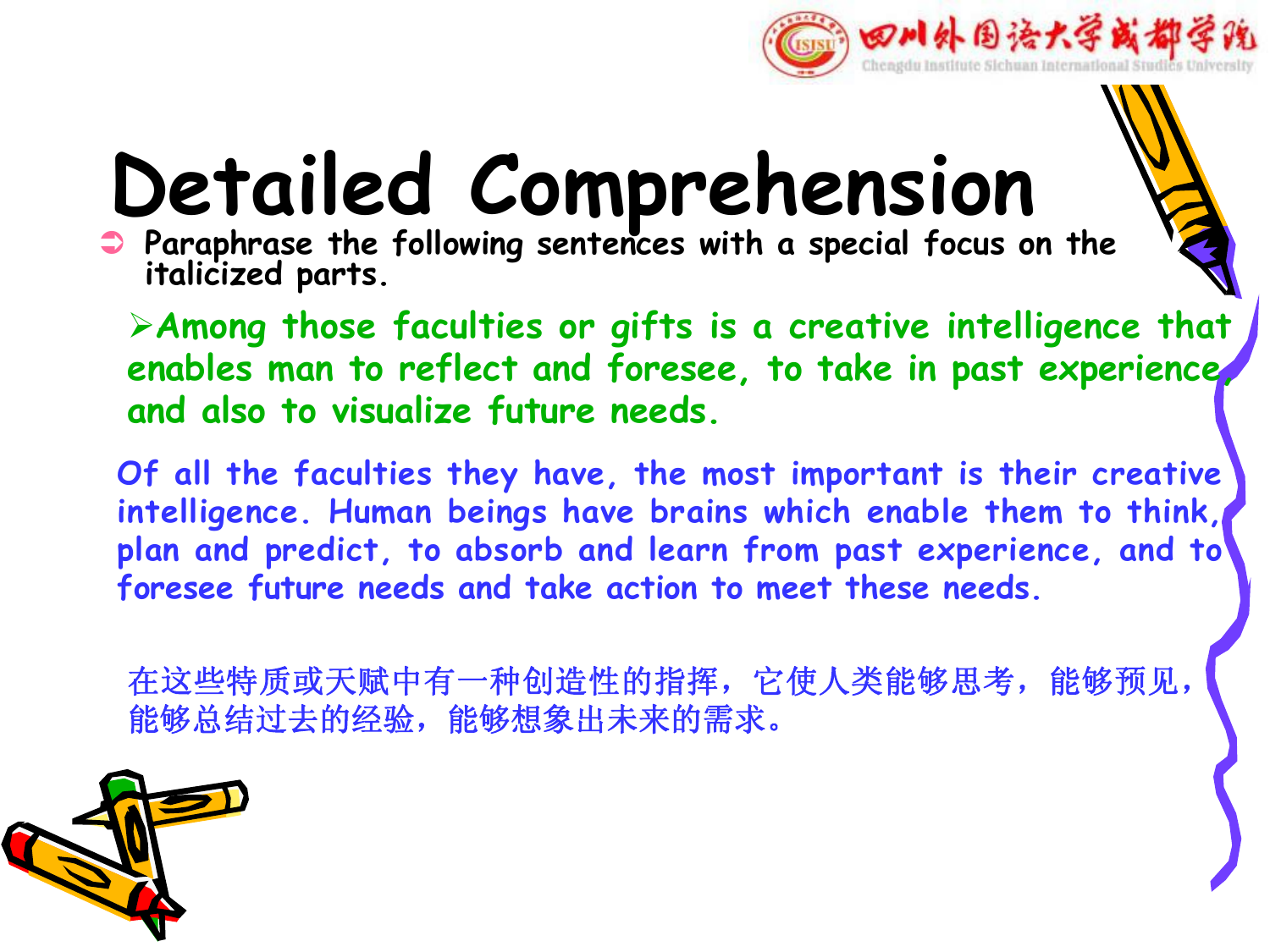

Ü **Paraphrase the following sentences with a special focus on the italicized parts.**

Ø**There are endless other wonderful faculties, the workings of which are not yet within our understanding – the faculties of hope, conscience, appreciation of beauty, kinship, love, faith.**

**Besides that, human beings have other wonderful faculties in spite of the fact they don't know how these faculties work and function.**

此外还有无数其他奇妙的才能,诸如:希望、良知、审美能力、亲情、爱情、 信仰等等。只是我们对它们的运作方式还不甚了解而已。

Ø**Viewed in global perspective, what counts is ……**

**When we look at it from the global point of view, what is important**

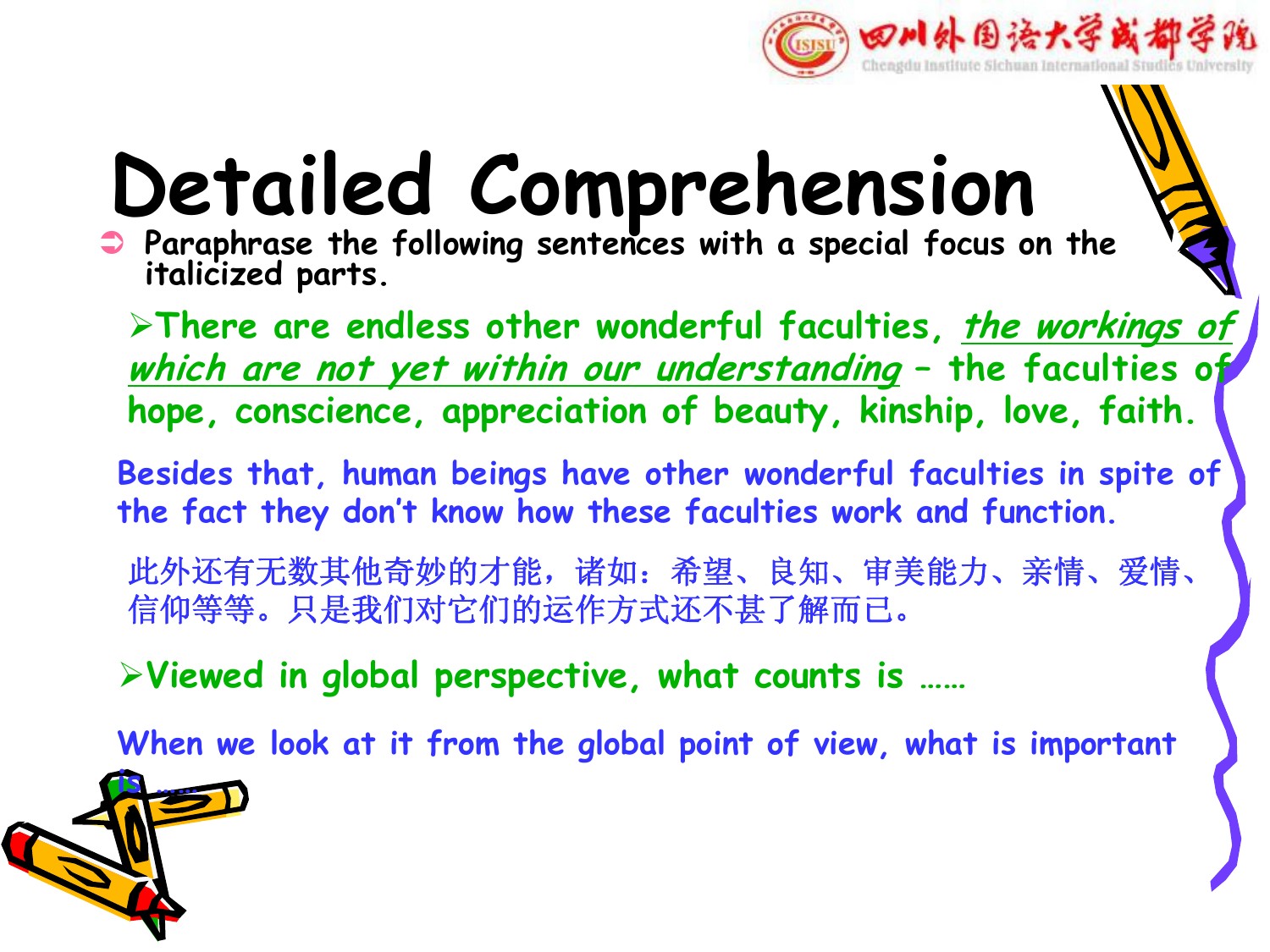

#### **Detailed Comprehension** Ü**Translation**

Ø**Viewed in global perspective, what counts is not that the thoughts of people lead them in different directions but that all men possess the capacity to think; not that they pursue different faiths but that they are capable of spiritual belief; not that they write and read different books but that they are capable of creating print and communicating in it across time and space; not that they enjoy different art and music but that something in them enable them to respond deeply to forms and colors and ordered sounds.**

从全球性视角来看,关键之处不在于不同的思想会将人们引向不同的方向,而在 于所有的人都拥有思维能力;不在于他们信奉不同的宗教,而在于他们都有精神 不在于他们的艺术和音乐,而在于他们自身都具有某种天赋使他 们被形态、色彩和有序的音响组合深深打动。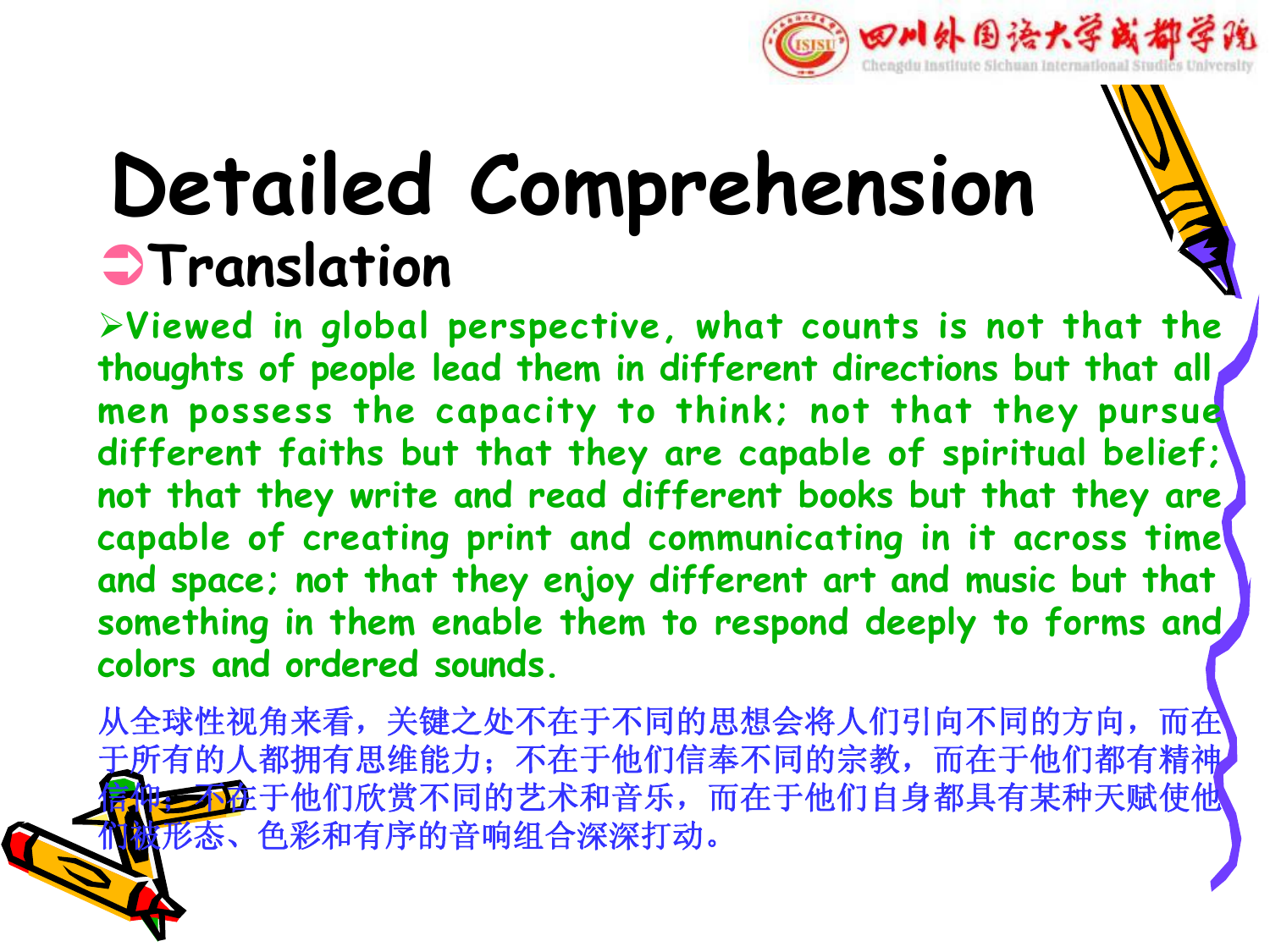

Ü **Paraphrase the following sentences with a special focus on the italicized parts.**

Ø**These basic lessons, then would seek to provide a proper respect for humanity in the universe. Next in order would be instruction in the unity of human needs.**

**These basic lessons would try to teach people to give deserved respect to all human beings in the universe. The next important thing would be education in the interdependence of human needs.**

以上这些基本教育旨在培养对地球上全体人类的应有尊重。接下来就得强调人 类的各种需求是统一的整体。

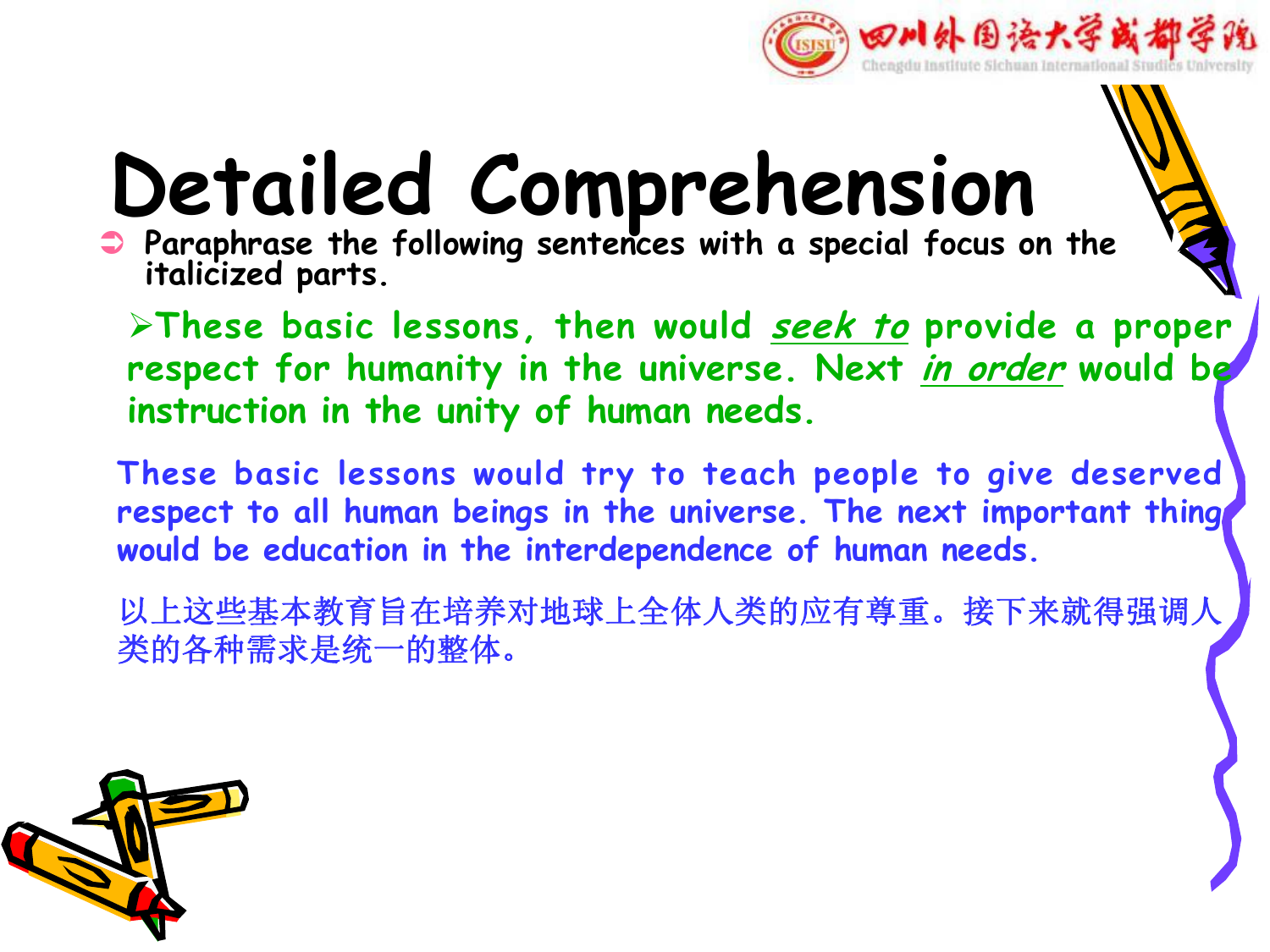

Ü **Paraphrase the following sentences with a special focus on the italicized parts.**

Ø**"However friendly the universe may be,it has left the conditions of human existence precariously balanced." (paragraph 10) What does the author mean?**

**The author is referring to the fact that human needs are not stable. We must have water and oxygen for survival. Too much or too little of these things would cause a disaster. These things should be balanced.**

无论大自然多么友好,事实上人类生存条件的平衡处于岌岌可危的地步。

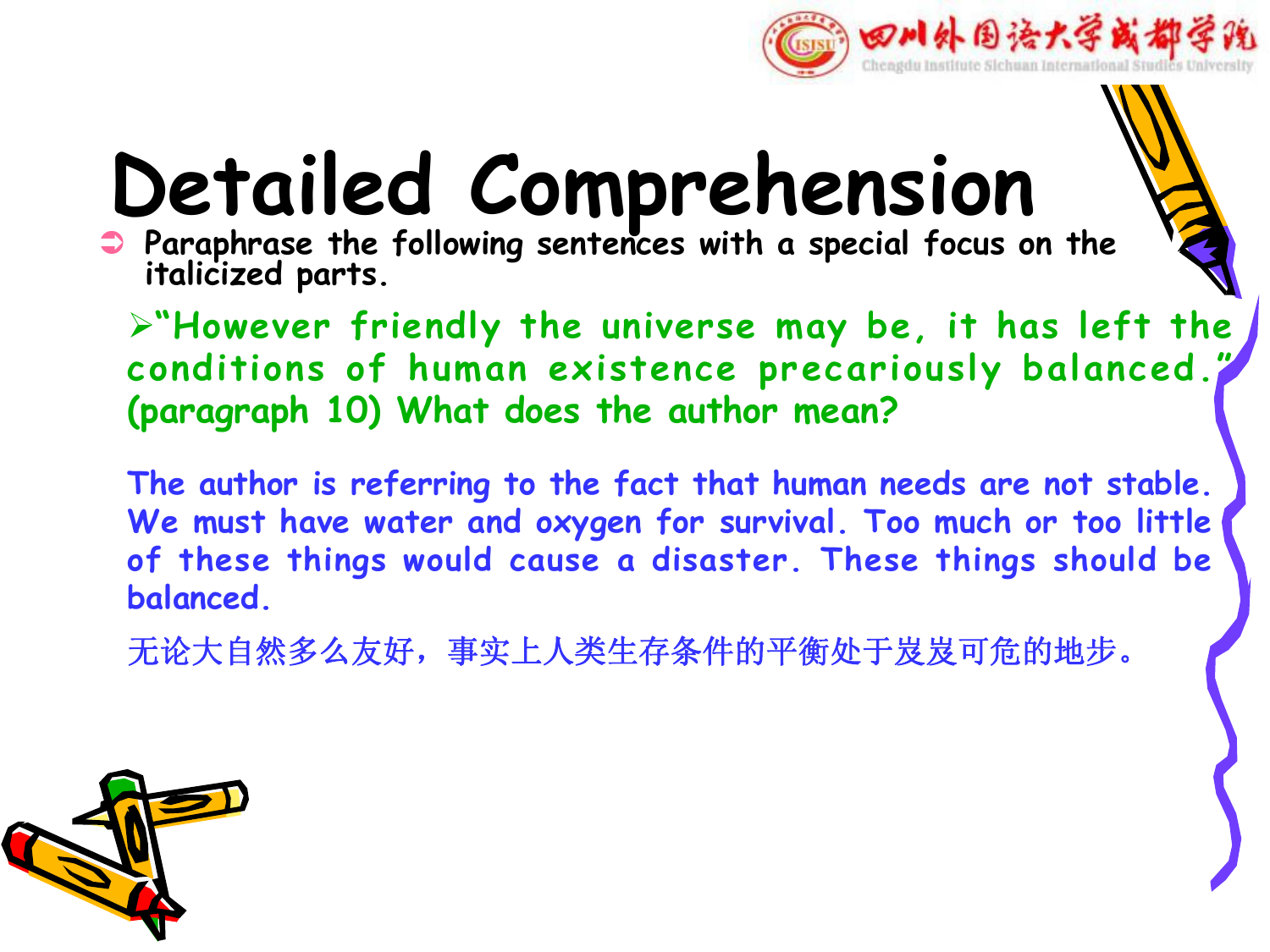

- Ü **Paraphrase the following sentences with a special focus on the italicized parts.**
	- Ø**Remove any one of these and the unity of human needs is attacked and the human race with it.**
	- **If we take away one of these things the unity of human needs will be destroyed and the human race will also perish.**

去掉其中任何一项,人类需求的整体性进而人类本身就会受到威胁。

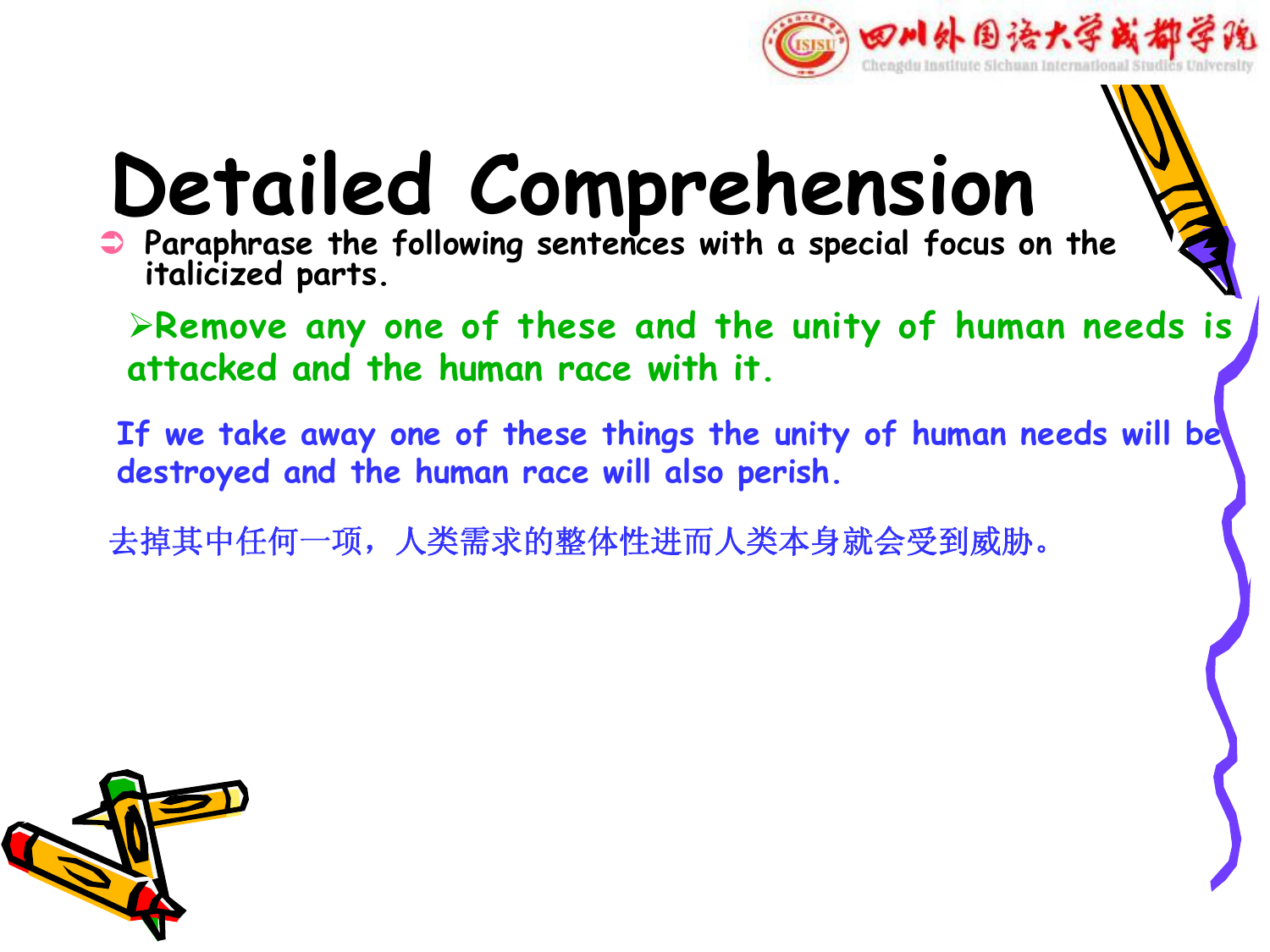

Ü **Paraphrase the following sentences with a special focus on the italicized parts.**

Ø**"… how to control the engines we have created that threaten to alter the precarious balance on which life depends." (paragraph 10) What does the author mean?**

**Human beings have created a great many things to give us more power and to make our life easier. But these human creations are now threatening to change the balance of our environmental conditions.**

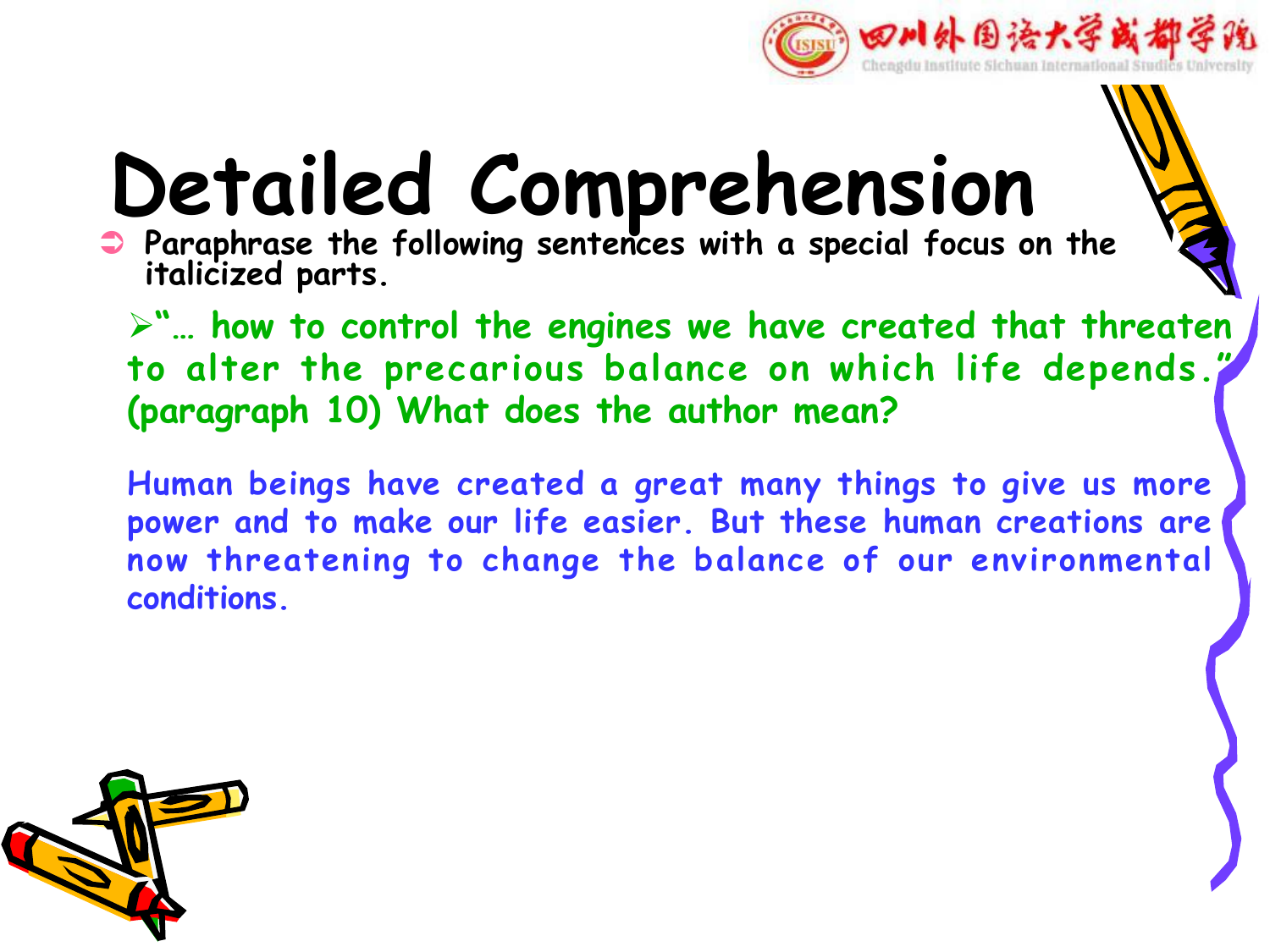

#### **Detailed Comprehension STranslation**

Ø**The next lesson would concern the human situation itself – how to use self-understanding in the cause of human welfare; how to control the engines we have created that threaten to alter the precarious balance on which life depends; how to create a peaceful society of the whole.**

下一项教育的内容则关系到人类自身的状况 **–** 在为人类谋福利的事业中,如果 加深对自身的理解;当生命所依赖的脆弱和平衡状态有被我们发明的机器打破的 危险时,如何控制这些机器;如何创建一个全人类的和平社会。

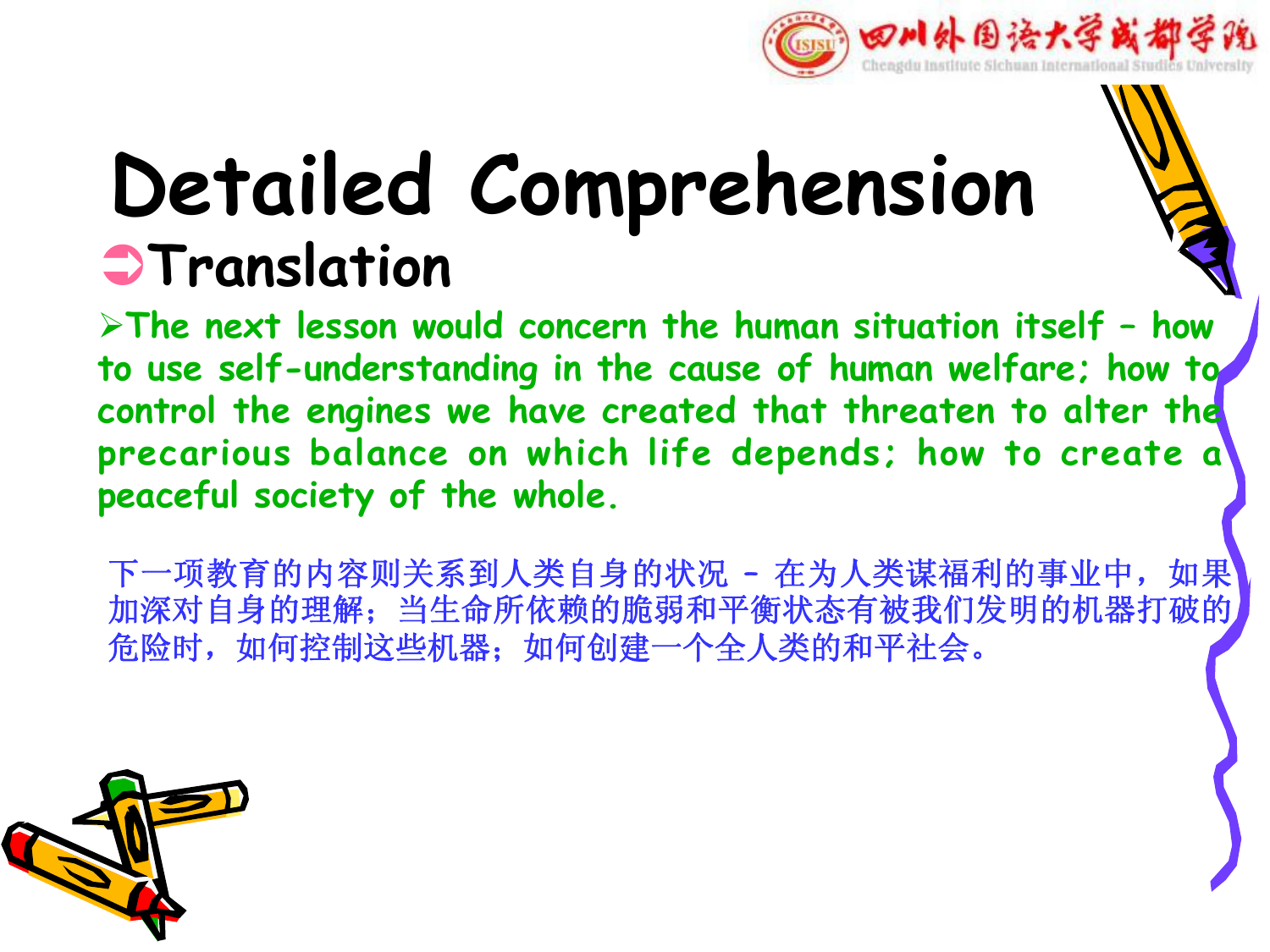

Ü **Paraphrase the following sentences with a special focus on the italicized parts.**

Ø**"… some nation or people may come forward not only with vital understanding but with the vital inspiration that people need no less than food." (paragraph 10) What does " some nation and people " refer to according to the author?**

**The author is hoping that some nation or people may come forward to take up the responsibility to lead us in solving our present problems; a country which understands the vital human needs and can give the rest of the world important inspiration. It is clear that the author is hoping that his own country, the United States, will be able to play that role. He does not say it, but he implies it, believing as many of his countrymen do that such is their "manifest destiny ".**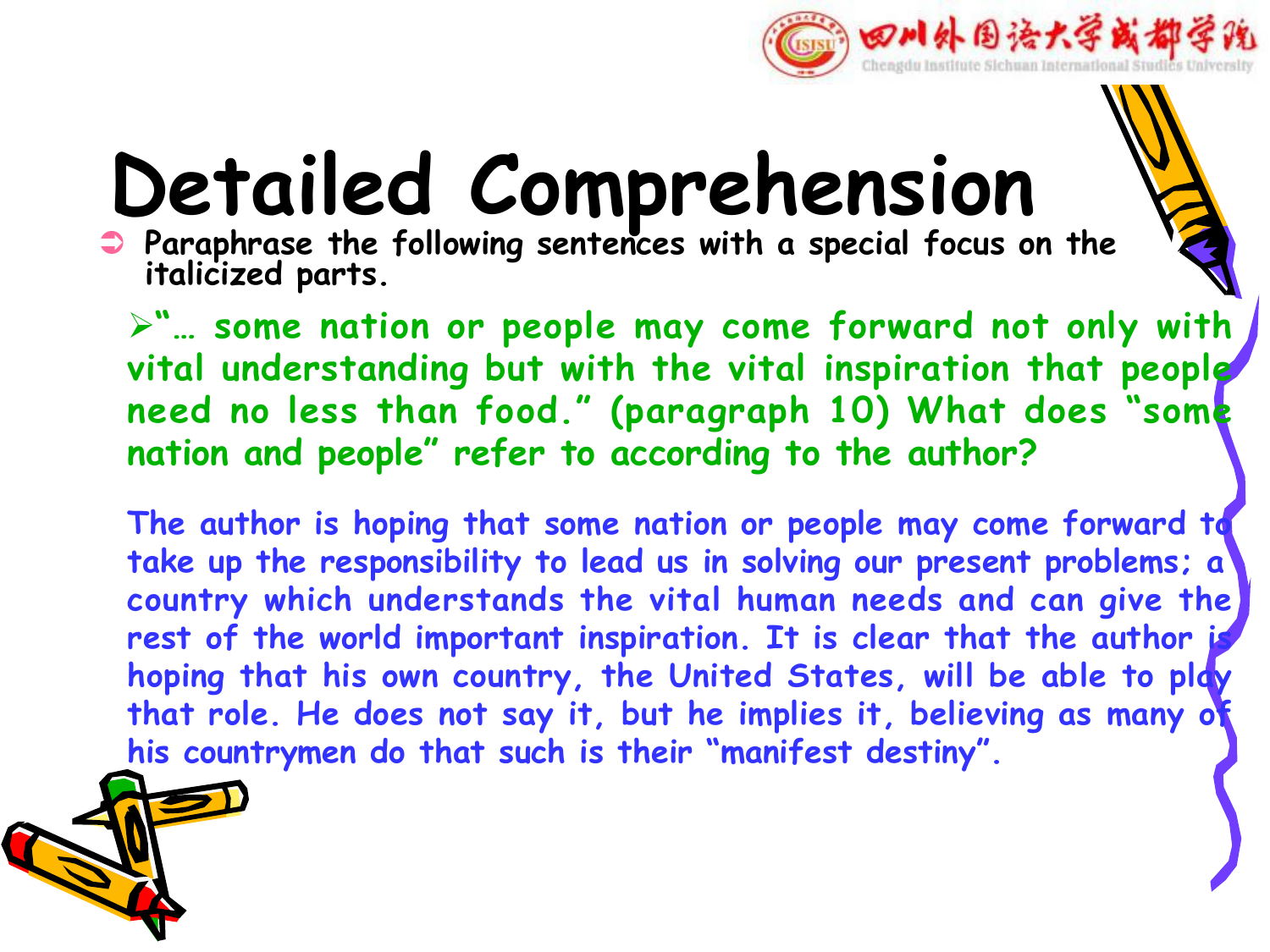

Ü **Paraphrase the following sentences with a special focus on the italicized parts.**

Ø**"Leadership on this higher level does not require mountains of gold and thundering propaganda. It is concerned with human destiny; human destiny is the issue; people will respond." (Paragraph 11) What do "mountains of gold and thundering propaganda " mean here?**

**The author here is not taking about economic, political, or military leadership. He is talking about moral or spiritual leadership. Leadership on the spiritual or moral level is not based on money or propaganda.**

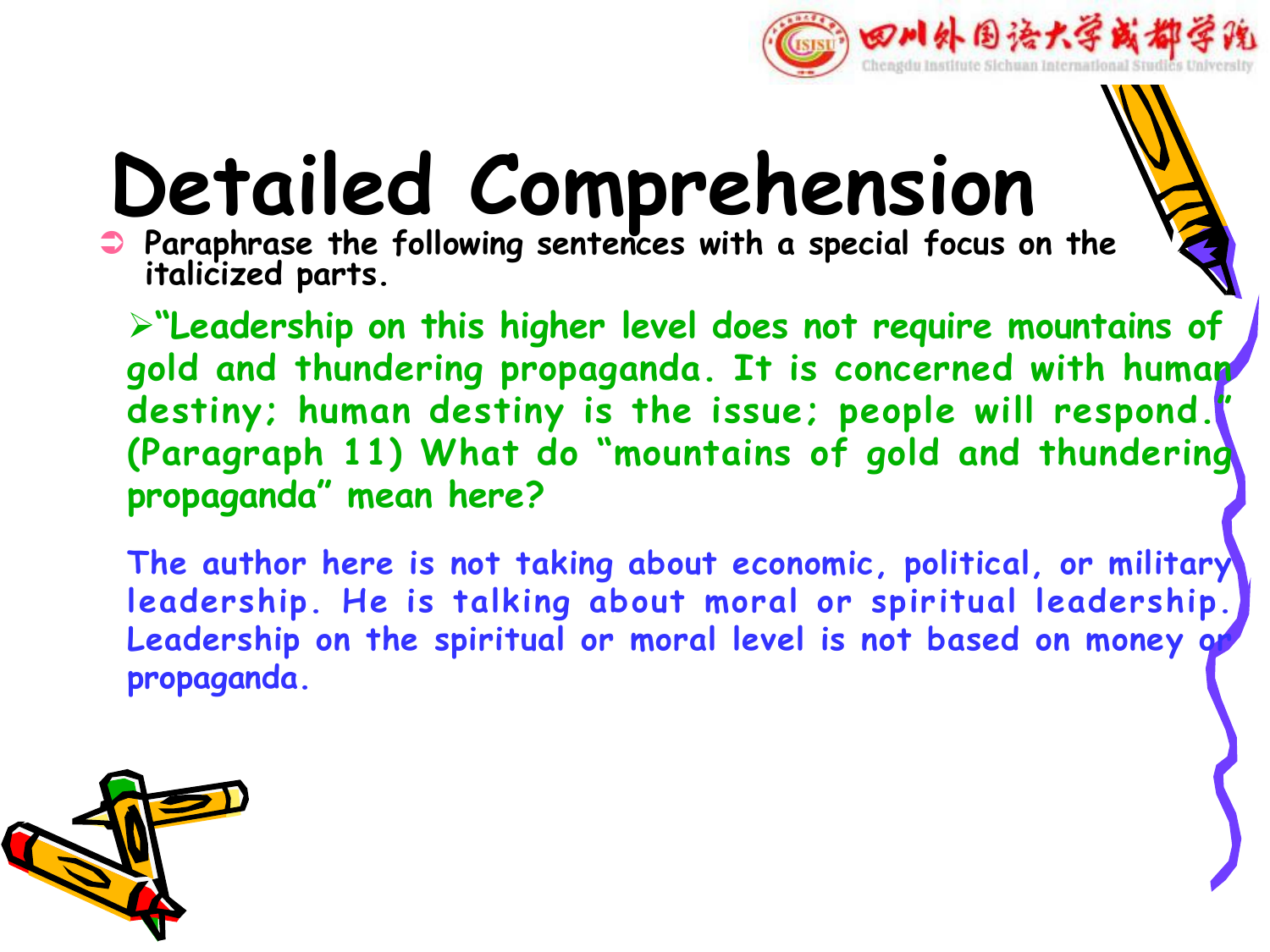

**Learn the following words and phrases.**

**comprehend; instruct; anthropology; dung; preference to/over sth; principal; by-pass; overnight; far-flung; refine; occurrence; visualize; precarious; impose;**

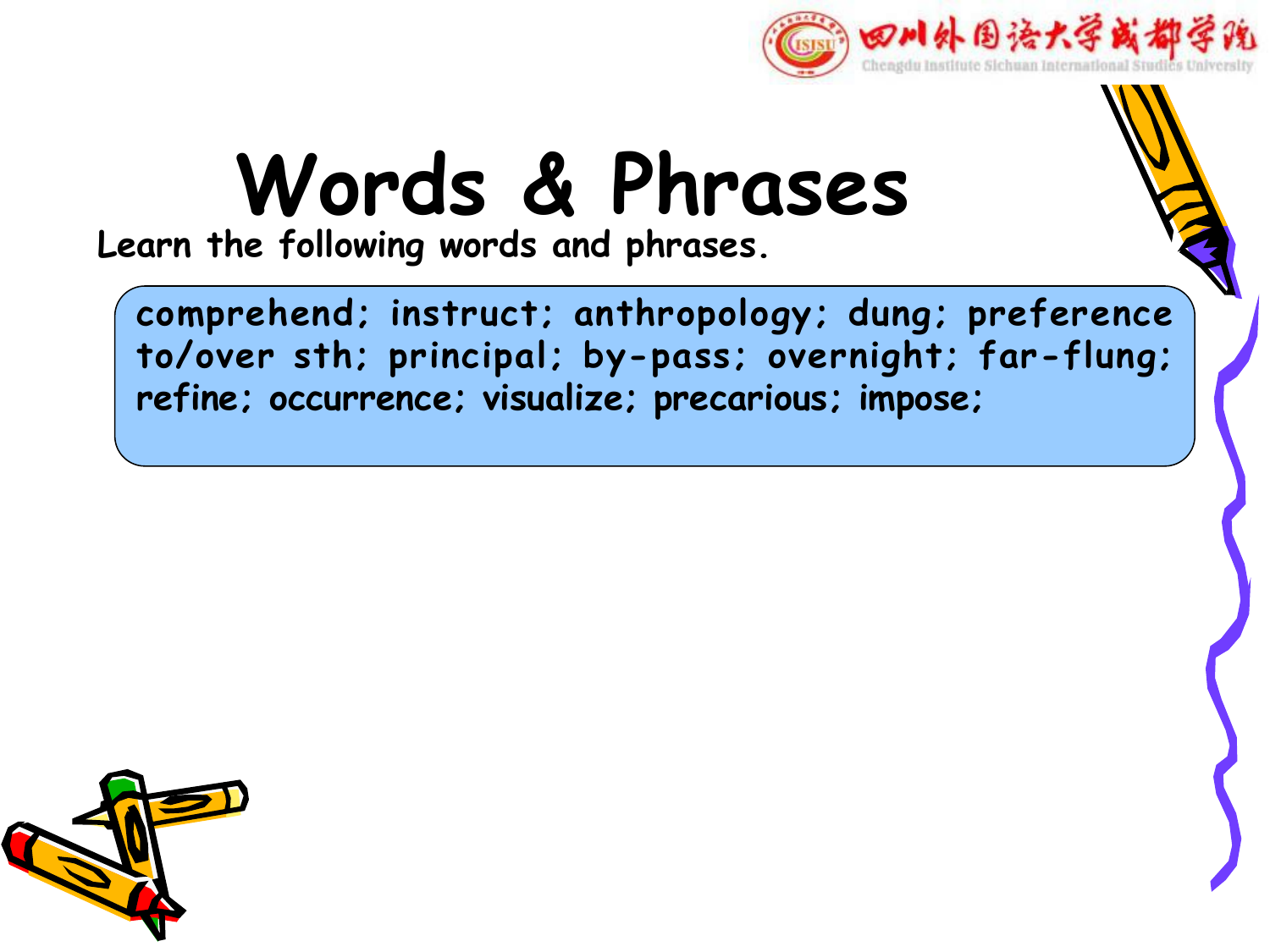

#### **Words Study**

**Match the words on the right with that on the left.**

**comprehend very quickly; suddenly instruct solid excrement from animals, especially cattle and horses refine remove impurities or unwanted elements anthropology make (something) visible to the eye; imagine dung direct** or command someone to do something **principal by-pass overnight far-flung force to be accepted or put in place; exert firm control over sth b** contract the set of the set of the set of the set of the set of the set of the set of the set of the set of the set of the set of the set of the set of the set of the set of the set of the set of the set of the set of **visualize avoid or circumvent (an obstacle or problem) precarious impose not securely held or in position; dangerously likely to falldistant or remote; widely distributed comparative study of human societies, cultures and development grasp mentally; understand first in order of importance; main**

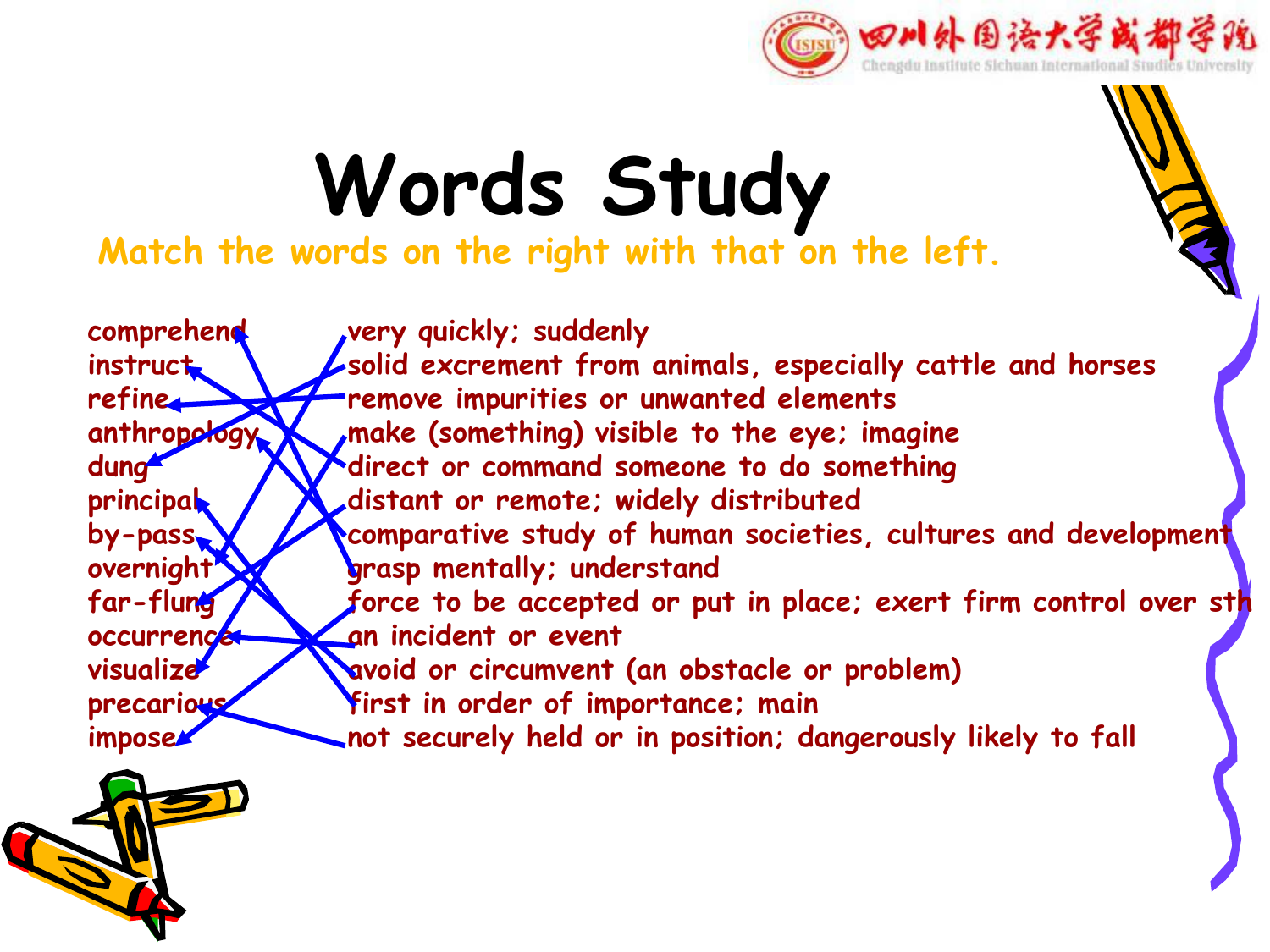

# **Words Study**

Ü **Fill out the blanks with the proper form of the given words.**

- 1. They compressed two-month's work into one. **(compression)**
- **2.On the top of very high mountains snow \_\_\_\_\_\_\_\_ throughout the year. (persistence) persists**
- **3. The boy tried to <b>EU ALLANGE EXECT THE scene that was described. (visual) visualize**
- **4.Some people fail to see the fallacy of " white \_\_\_\_\_\_\_\_\_\_" . (supreme) supremacy**
- **5.What is the difference between "\_\_\_\_\_\_\_\_\_" propagate and "publicize "? (propaganda)**
- **6.A teacher** should not show <u>preference</u> for any  $\int$ **one of his pupils. (prefer)**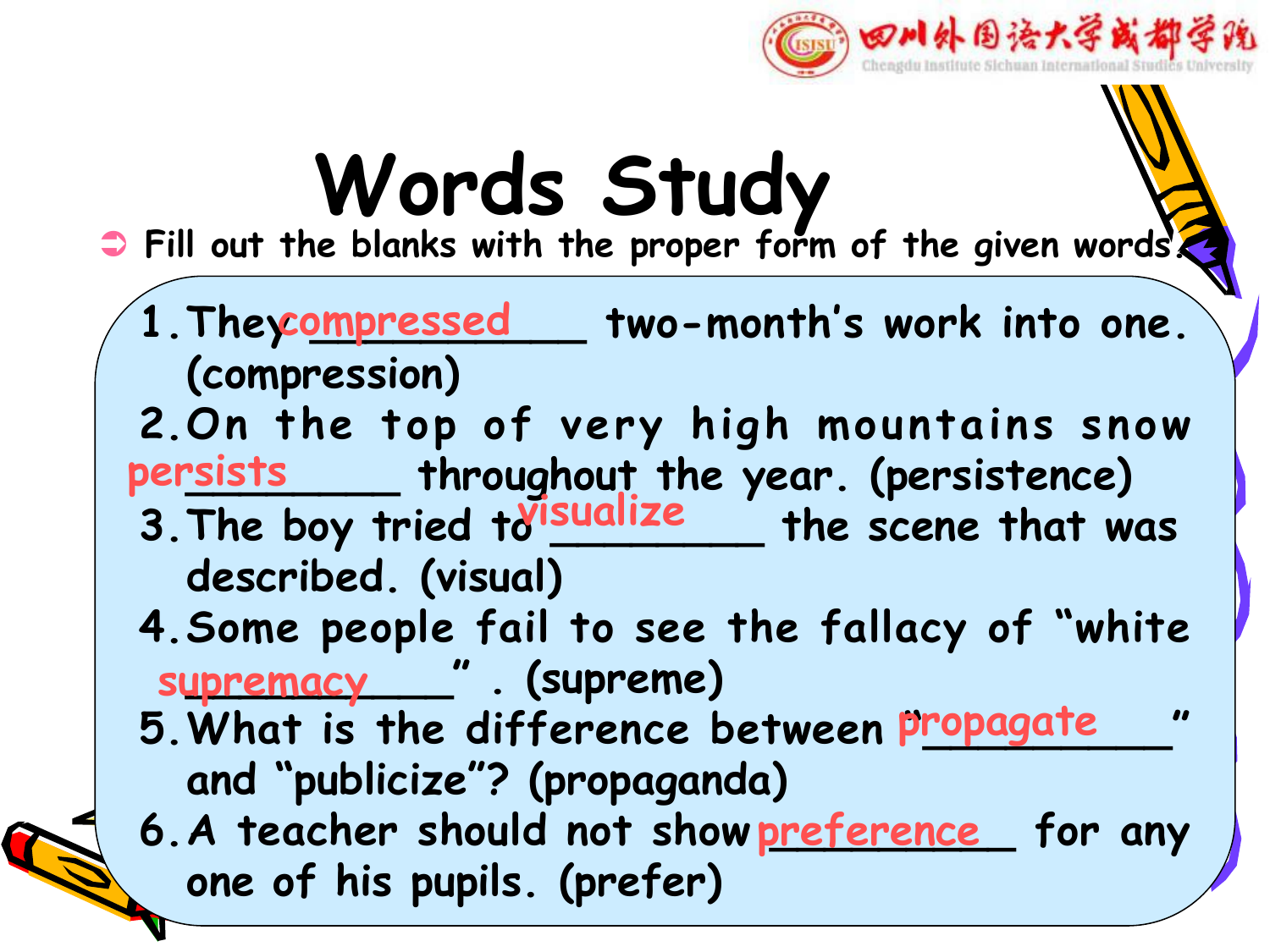

#### **Words Study** Ü **Fill out the blanks with the proper form of the given words. 7. According to the treaty, some countries can enjoy \_\_\_\_\_\_\_\_\_ tariff rates. (prefer) preferential 8. This document is \_\_\_\_\_\_\_\_\_\_\_\_\_ only to comprehensible lawyers. (comprehend) 9**. For the sake of implicity \_\_\_\_\_ the tax form is **divided into three sections. (simple)**

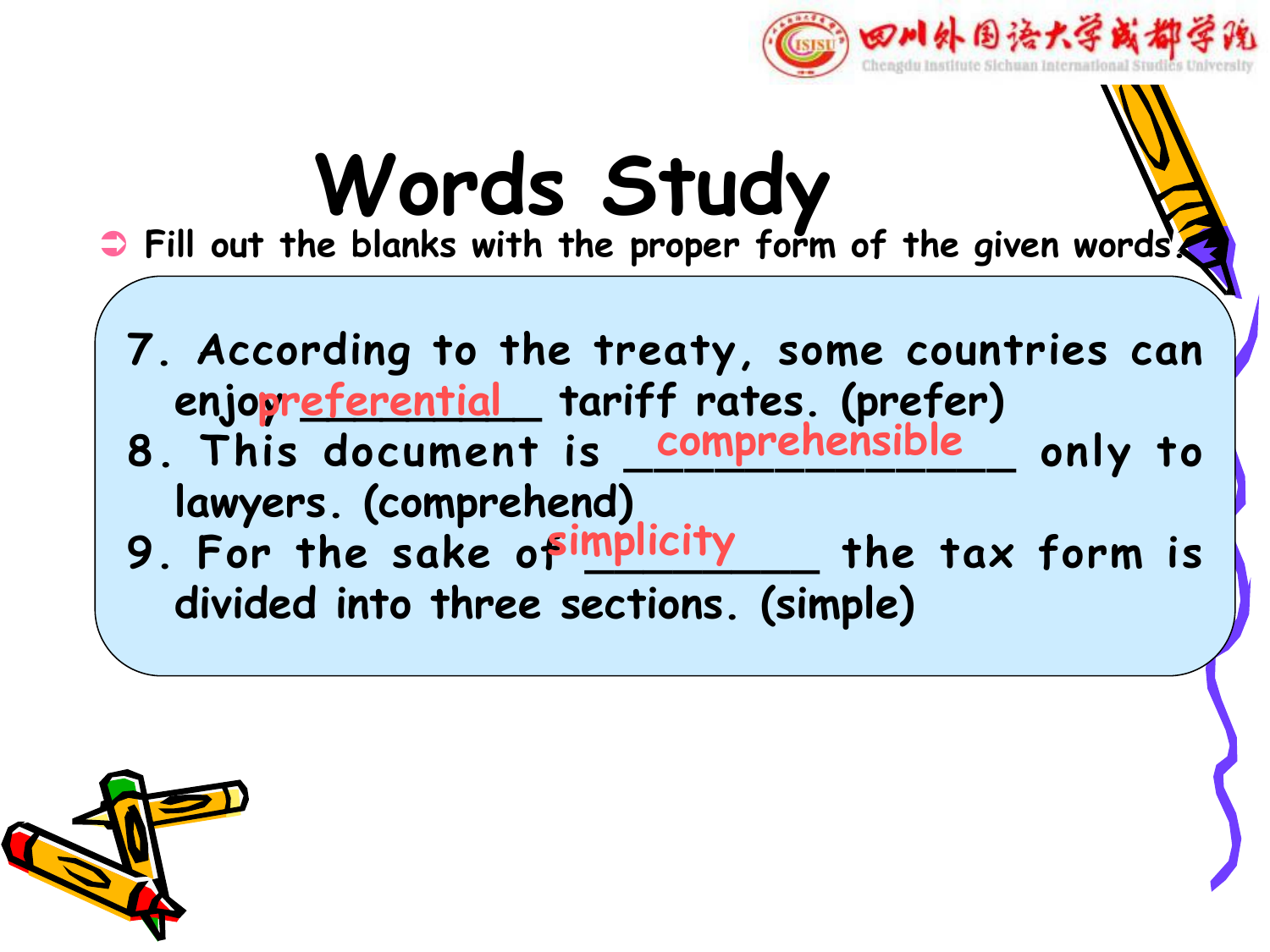

#### **Words Study** Ü **Fill out the blanks with the proper form of the given words.**

- 1. She tried not to show preference in her **treatment of the children in her care.**
- **2.** We managed **typass** the shopping centre by **taking side-streets.**
- **3**. **I** don't want **impose** \_\_\_\_\_ their religious beliefs on **my children.**
- **4. The <u>Principal</u>** aim of the policy is to bring peace **to the area.**
- **5. Robbery is now an everyday \_\_\_\_\_\_\_\_\_\_\_\_\_. occurrence**
- **6. I** canvisualize **we myself** ever getting married.
- **7. I always go to \_\_\_\_\_\_\_\_\_\_ on Friday. (**忏悔**) confession**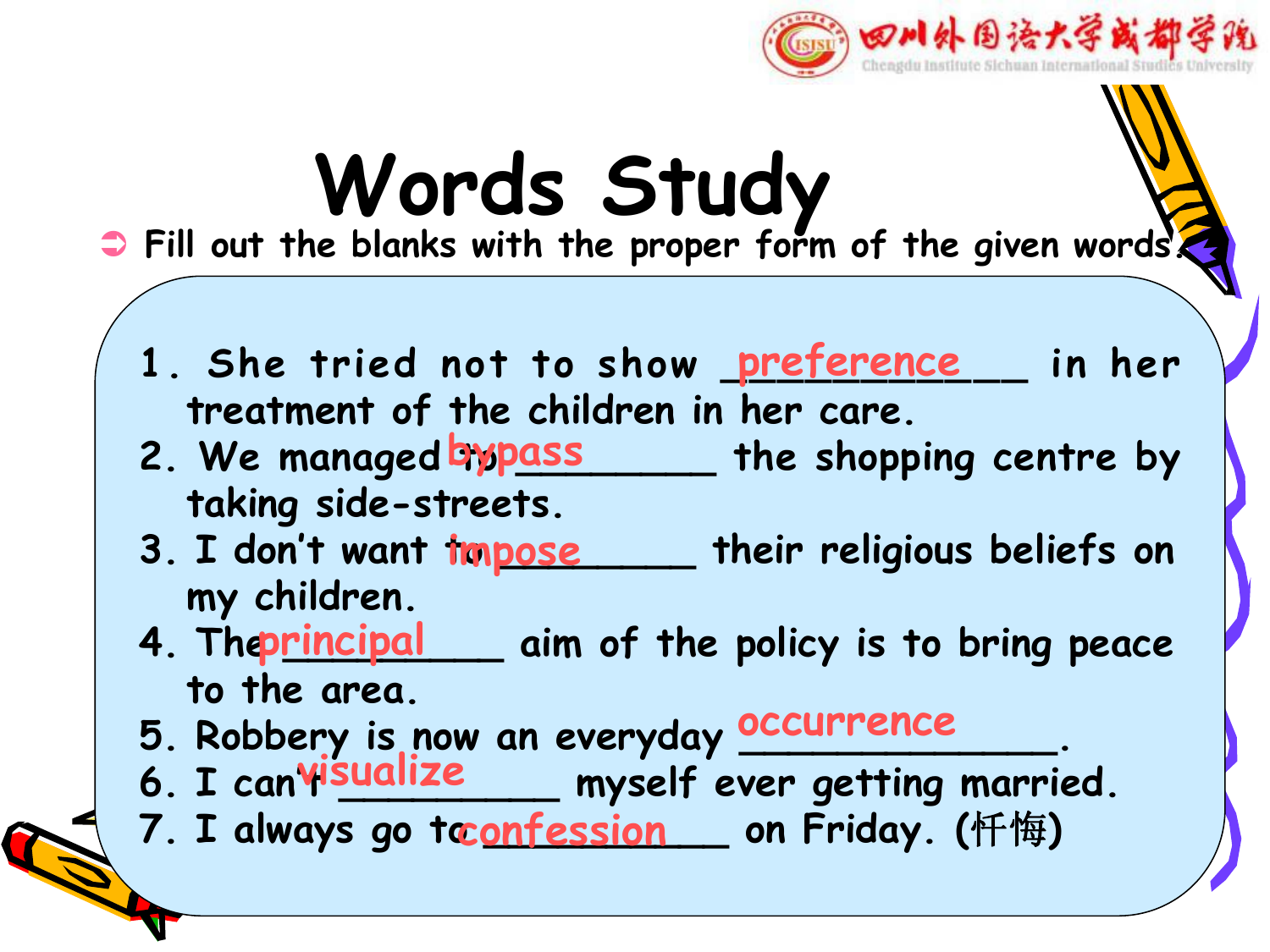

## **Words Study**

Ü **Fill out the blanks with the proper form of the given words.**

- **8**. She failed to the prehend the seriousness of the  $\left\{\right\}$ **situation.**
- **9. Before liberation I was always wandering with my** family from place to place, making a **\_\_\_\_\_\_\_\_\_\_\_\_living. precarious**

**10. Our success is not won \_\_\_\_\_\_\_\_\_.**

- 11. We shaw did the passengers what **customs regulations are. overnight instruct\_\_\_\_\_\_\_\_\_ the pas**
- **12. Thanksgiving, the third Thursday in November, is time for \_\_\_\_\_\_\_\_\_\_\_ families to join around a far-flung common table.**

**13**. Reading good books helpfine in the same one same  $\int$ **' s**  $\sqrt{ }$ **speech.**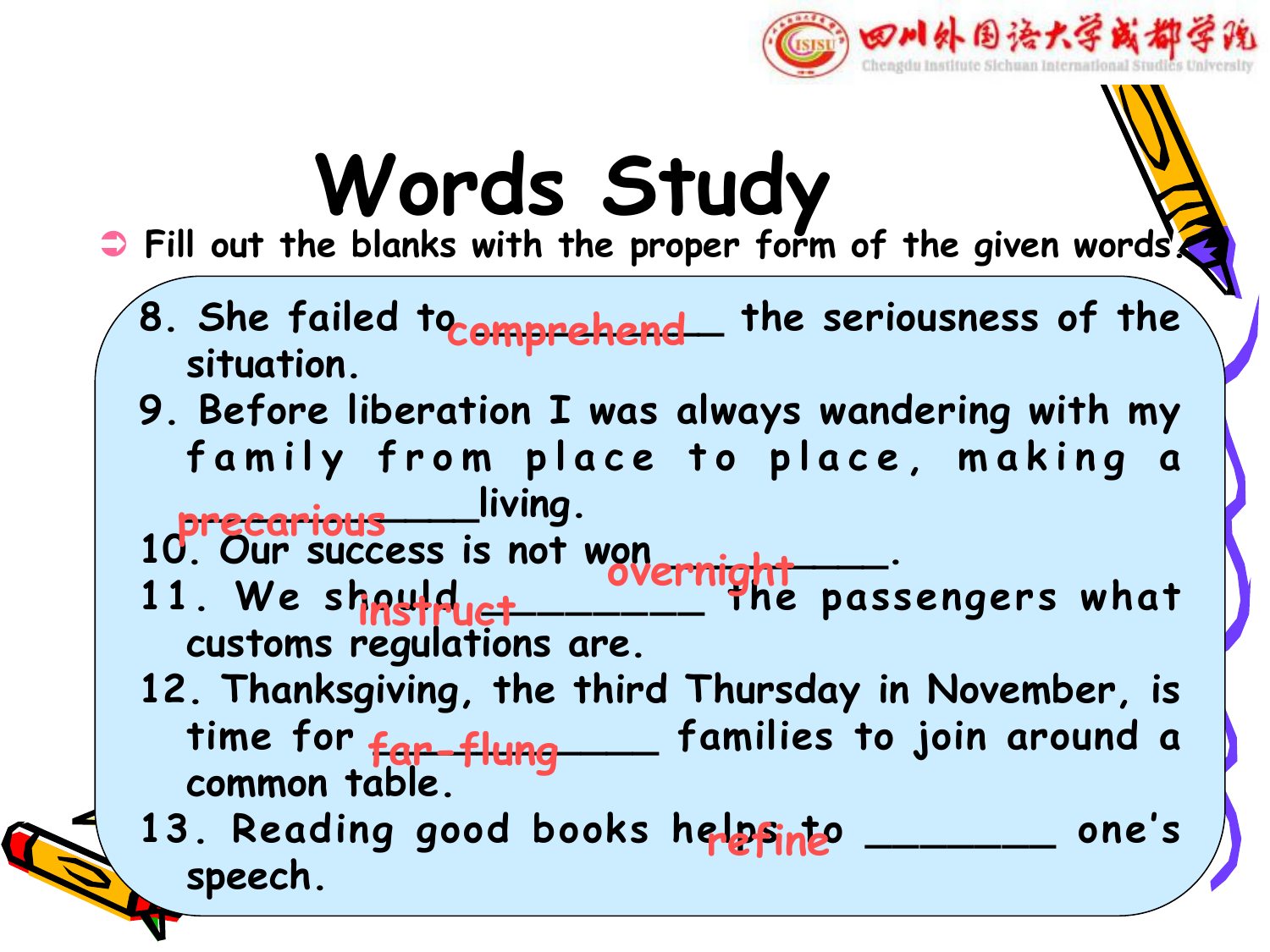

**Learn the following words and phrases.**

**put sth to the test; a bird' s – eye view; in short; protect sb from/against sth; all but; wipe out; impose sth on sth; to act on; be at home; turn out to be/that; not so much sth as sth; clear the ground; get through doing sth; hostile to sb; in terms of; liberation from sth; persist in; give way to; take sb in; take sth in; seek to; come forward to, in the nature of;**

- **1. take action in accordance with or as a result of sthact on**
- **2. to officially force a rule, tax, punishment to be obeyed or received. impose sth on**

**3. almost all but**

**4. remove or cancel; destroy sth completely wipe out**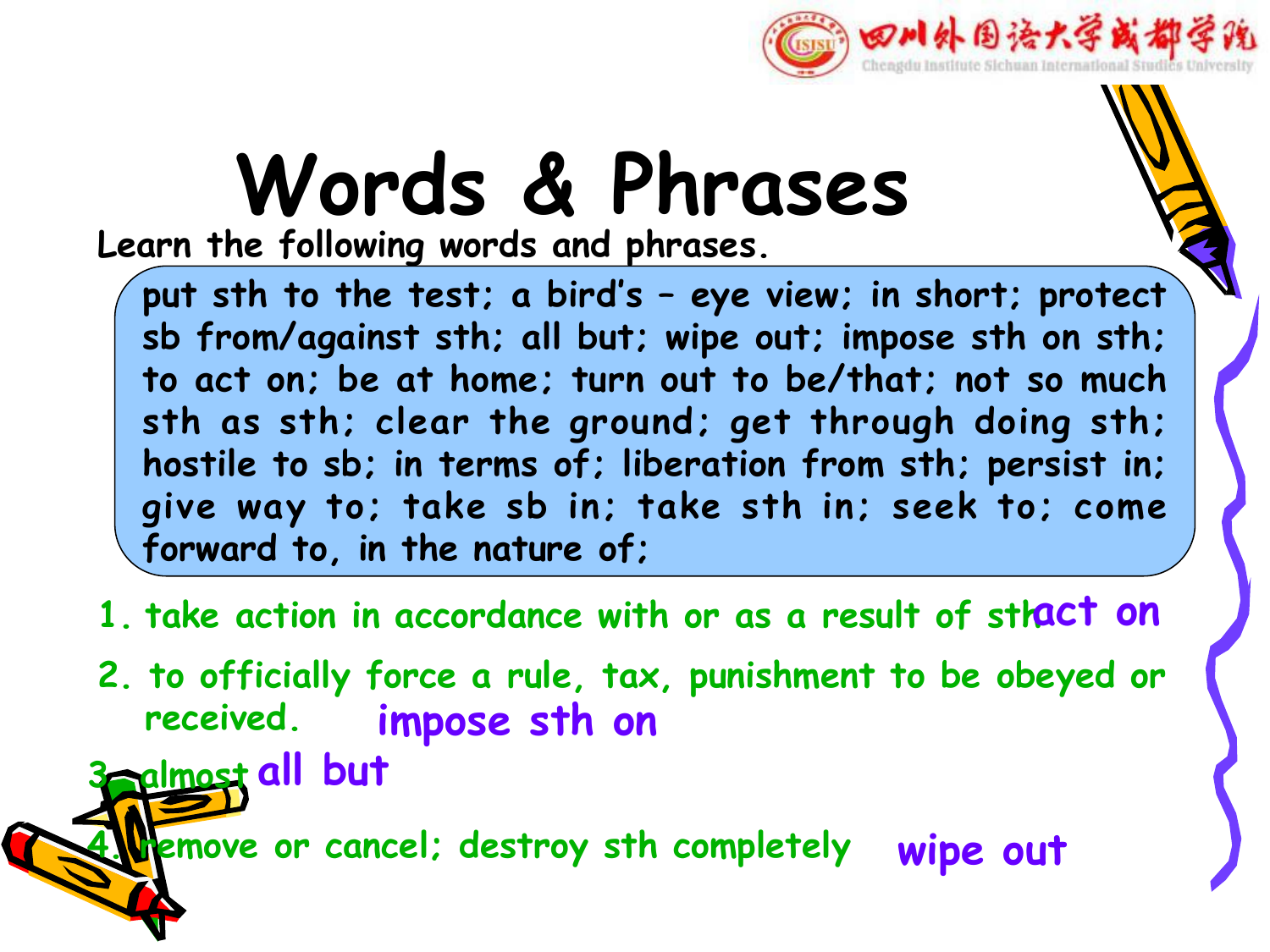

**Learn the following words and phrases.**

**put sth to the test; a bird' s – eye view; in short; protect sb from/against sth; all but; wipe out; impose sth on sth; to act on; be at home; turn out to be/that; not so much sth as sth; clear the ground; get through doing sth; hostile to sb; in terms of; liberation from sth; persist in; give way to; take sb in; take sth in; seek to; come forward to, in the nature of;**

#### **5. set sb free liberation from sth**

**6. continue to do sth, esp. in an obstinate and determined way and inspite of opposition, argument or failure.persist in**

**7. allow sth/sb to be first, be replaced by give way to**

**8. deceive or fool sb take sb in**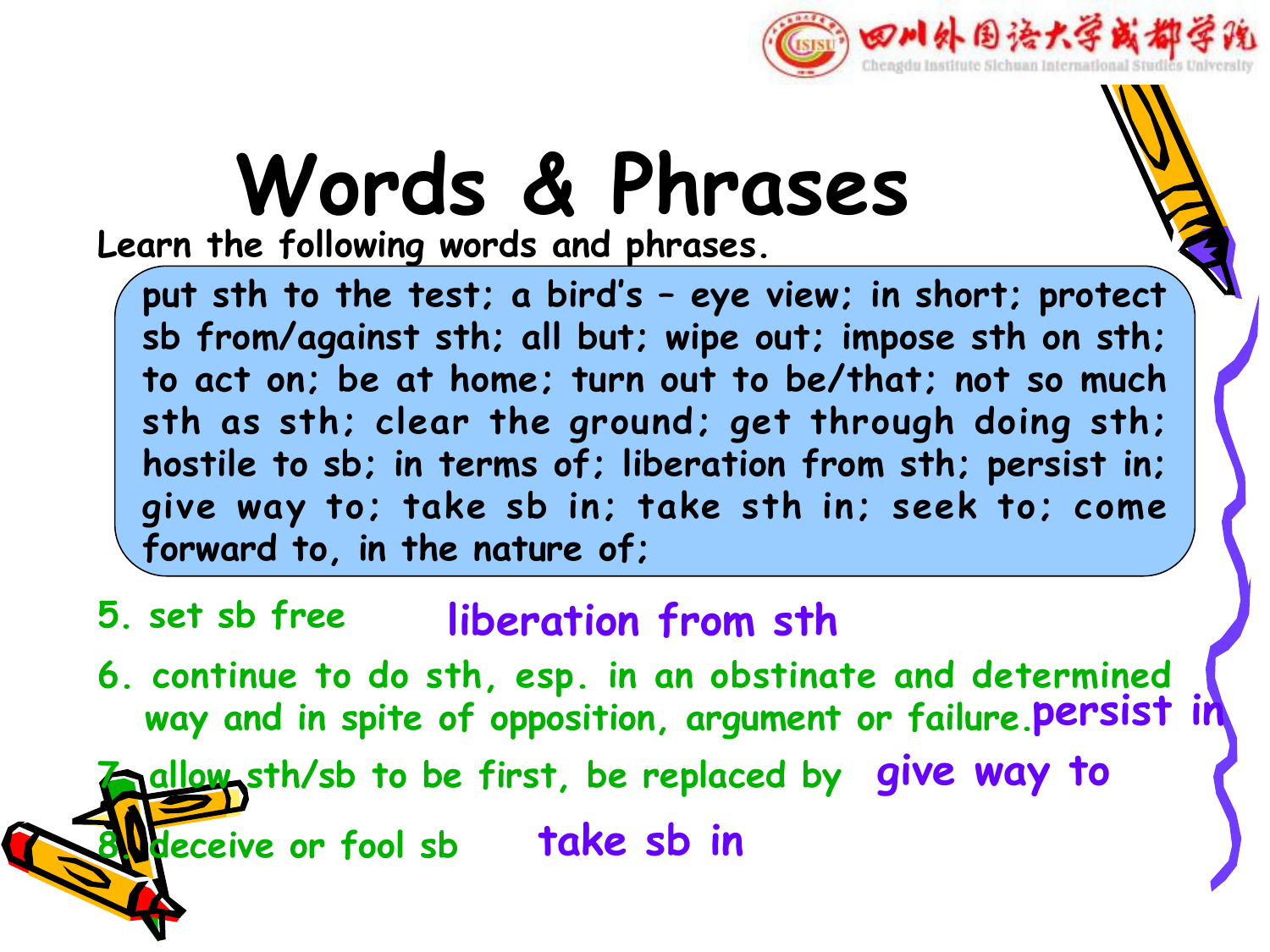

**Learn the following words and phrases.**

**put sth to the test; a bird' s – eye view; in short; protect sb from/against sth; all but; wipe out; impose sth on sth; to act on; be at home; turn out to be/that; not so much sth as sth; clear the ground; get through doing sth; hostile to sb; in terms of; liberation from sth; persist in; give way to; take sb in; take sth in; seek to; come forward to, in the nature of;**

**9. to offer to give help or information come forward 10. similar to / like sth,a type of sth in the nature of 11. to find out how good sth is put sth to the test 12. general view from a high position looking down a bird' s-eye view**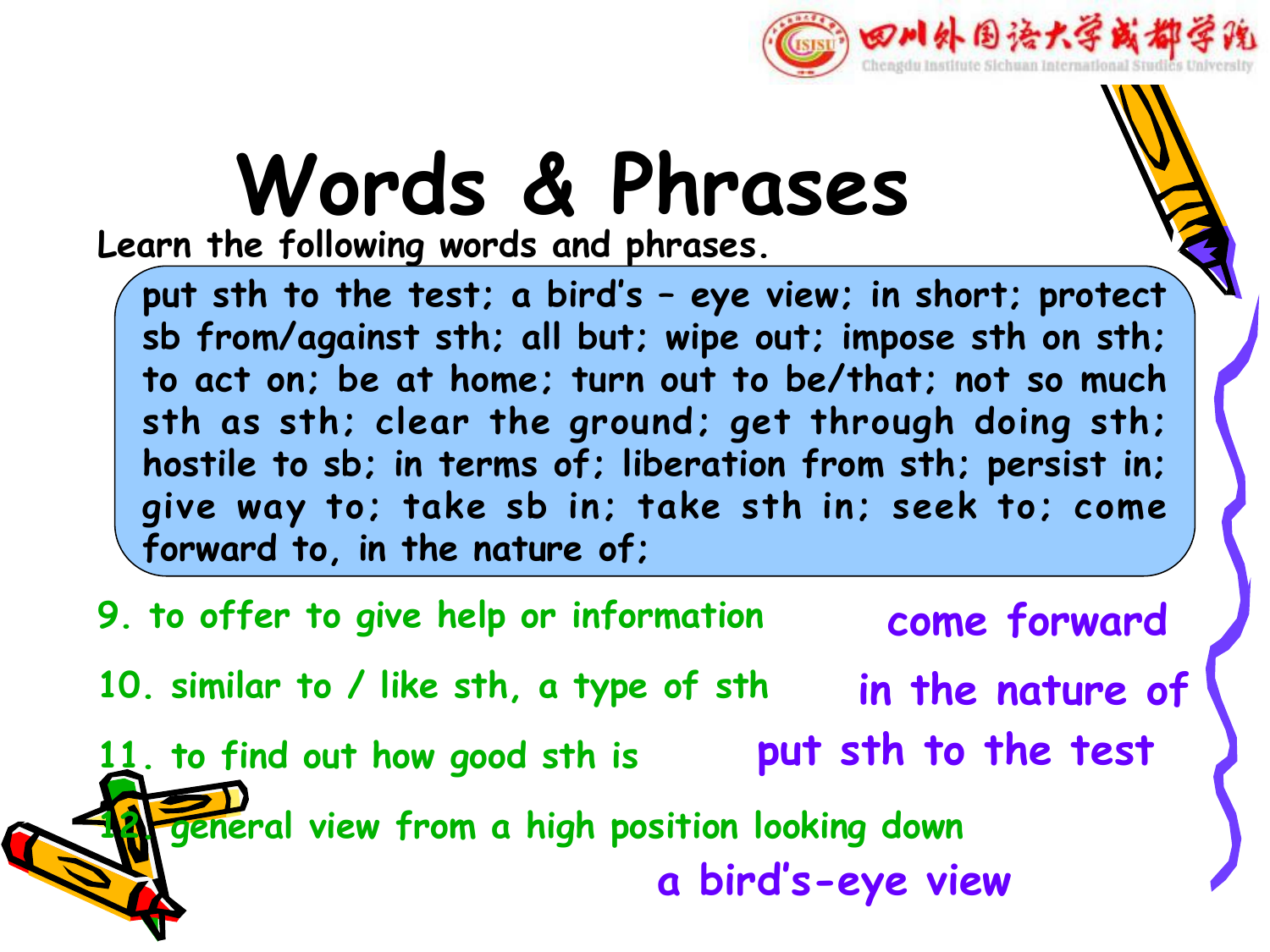

**Learn the following words and phrases.**

**put sth to the test; a bird' s – eye view; in short; protect sb from/against sth; all but; wipe out; impose sth on sth; to act on; be at home; turn out to be/that; not so much sth as sth; clear the ground; get through doing sth; hostile to sb; in terms of; liberation from sth; persist in; give way to; take sb in; take sth in; seek to; come forward to, in the nature of;**

**13. used before describing sth or sb in as few words and as directly as possible. in short**

**14. to keep sb or sth safe from injury, damage or loss protect sb against /from sth 15. at one's ease, as if one's own home be a be** at home